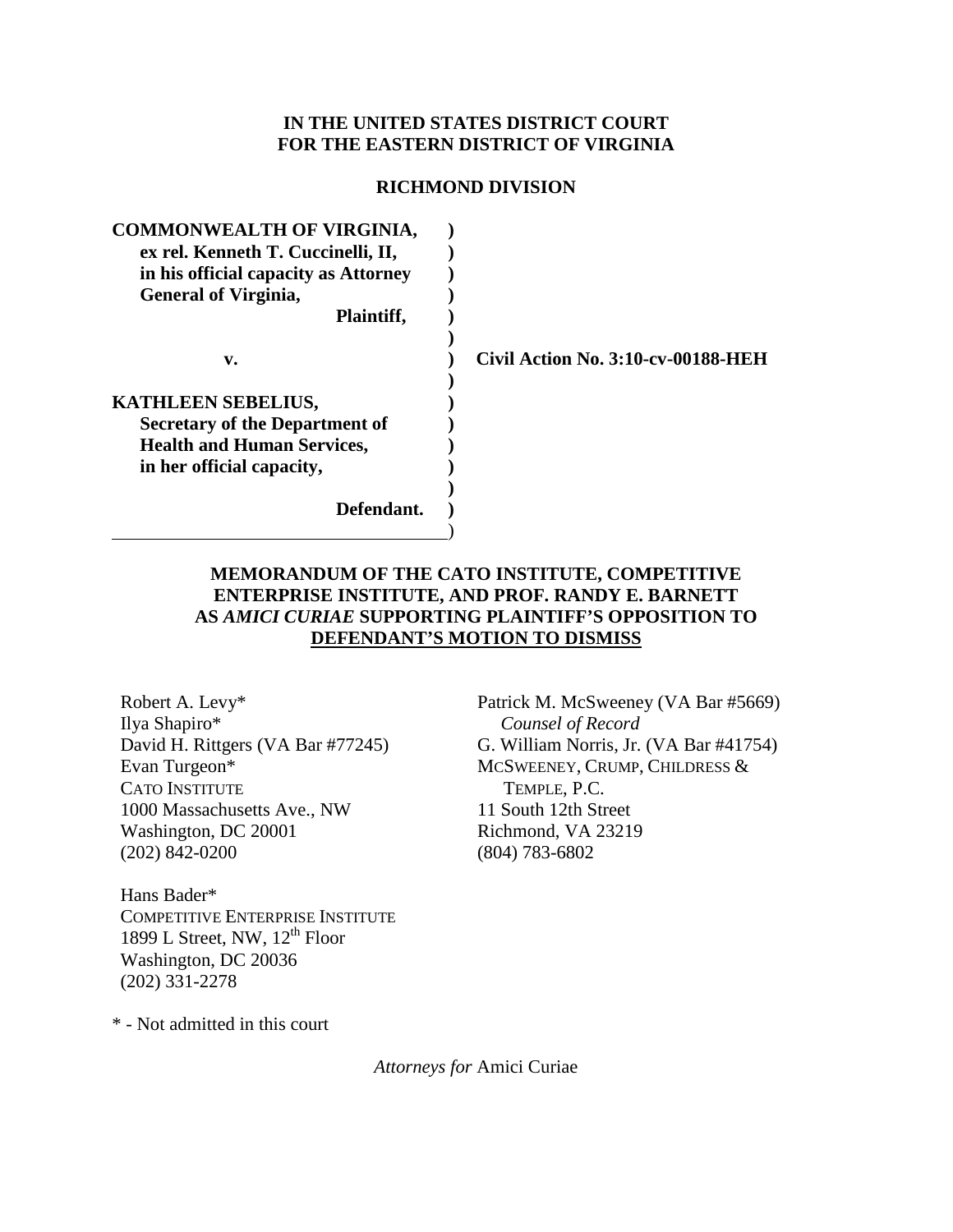### **CORPORATE & FINANCIAL DISCLOSURE STATEMENTS**

Pursuant to Local Rule 7.1 of the Eastern District of Virginia and to enable Judges and Magistrate Judges to evaluate possible disqualifications or recusal, the undersigned counsel for the Cato Institute ("Cato") and the Competitive Enterprise Institute ("CEI") in the above captioned action, certify that there are no parents, trusts, subsidiaries and/or affiliates of Cato or CEI that have issued shares or debt securities to the public.

Pursuant to Fourth Circuit Local Rule 26.1, Cato Institute and CEI each declare that they are nonprofit public policy research foundations dedicated in part to the defense of constitutional liberties secured by law. Cato and CEI each state that they have no parent corporation. CEI issues no stock, while Cato has issued a handful of shares that are privately held by its directors. No publicly held corporation has a direct financial interest in the outcome of this litigation due to the participation of Cato or CEI.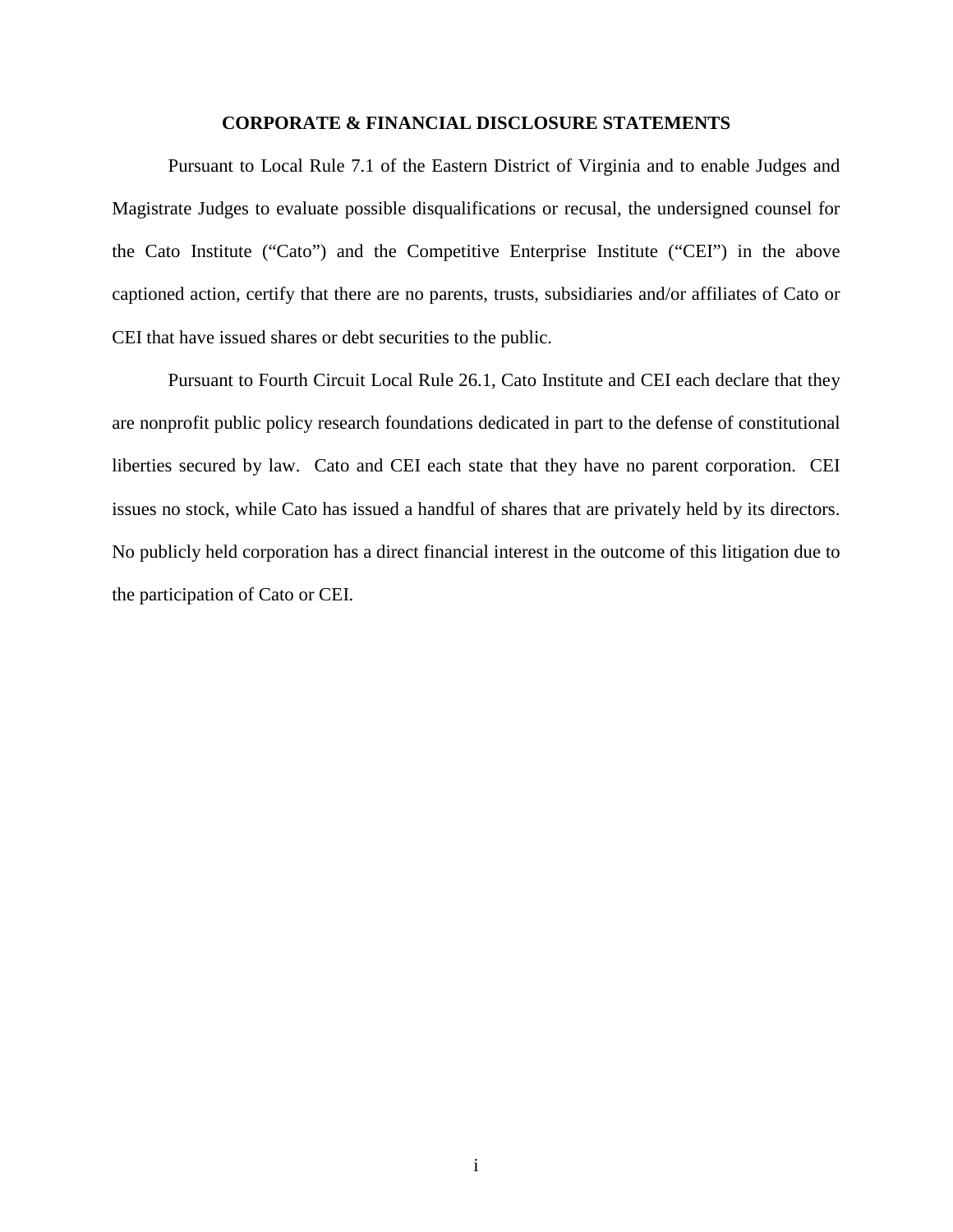# **TABLE OF CONTENTS**

| $\mathbf{I}$ . |                                                            |                                                                                                                                                                                                             |  |
|----------------|------------------------------------------------------------|-------------------------------------------------------------------------------------------------------------------------------------------------------------------------------------------------------------|--|
| П.             | The Individual Mandate Is Not a Legitimate Exercise of the |                                                                                                                                                                                                             |  |
|                | $A_{\cdot}$                                                | The Necessary and Proper Clause Limits Congressional Power7                                                                                                                                                 |  |
|                |                                                            |                                                                                                                                                                                                             |  |
|                |                                                            |                                                                                                                                                                                                             |  |
|                |                                                            |                                                                                                                                                                                                             |  |
|                |                                                            |                                                                                                                                                                                                             |  |
|                |                                                            |                                                                                                                                                                                                             |  |
|                | <b>B.</b>                                                  | The Individual Mandate Cannot Be Based Solely on the<br>Necessary and Proper Clause Because That Clause Does Not                                                                                            |  |
|                | $\mathcal{C}$ .                                            | The Individual Mandate Cannot Be Predicated on Congress' Power<br>to Regulate Interstate Health Insurance Markets Because the<br>Necessary and Proper Clause Cannot Mandate Economic Activity12             |  |
| III.           |                                                            | The Individual Mandate Is Not a Legitimate Exercise of Congress'<br>Taxing Power Because It Is Either a Regulation, an Unconstitutional Tax,<br>or Must Be Justified Through Some Other Enumerated Power 15 |  |
|                |                                                            |                                                                                                                                                                                                             |  |
|                |                                                            |                                                                                                                                                                                                             |  |
|                |                                                            |                                                                                                                                                                                                             |  |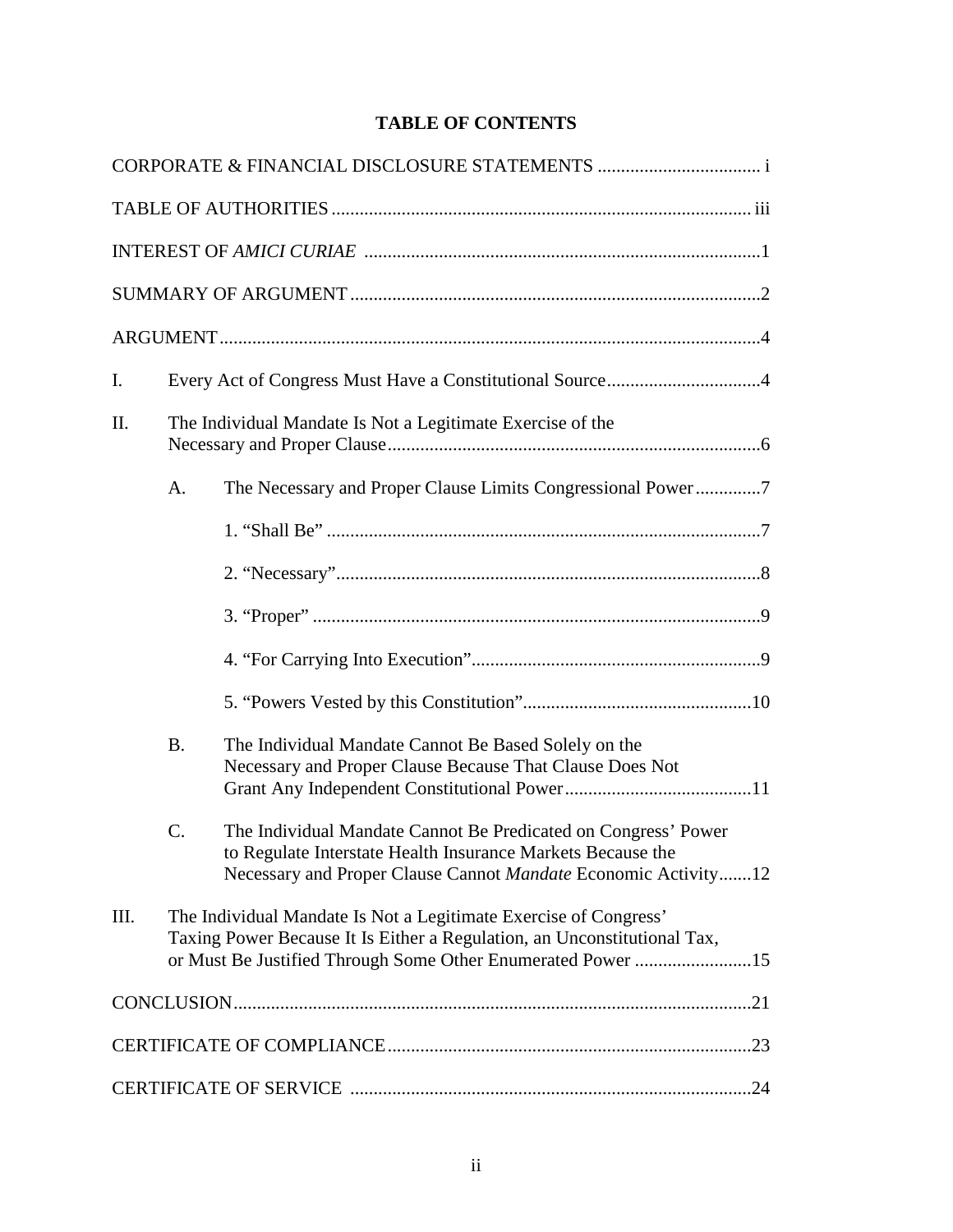## **TABLE OF AUTHORITIES**

# **Founding Documents Constitutional Provisions**

## **Cases**

| Heart of Atlanta Motel, Inc. v. United States, 379 U.S. 241 (1964)14 |  |
|----------------------------------------------------------------------|--|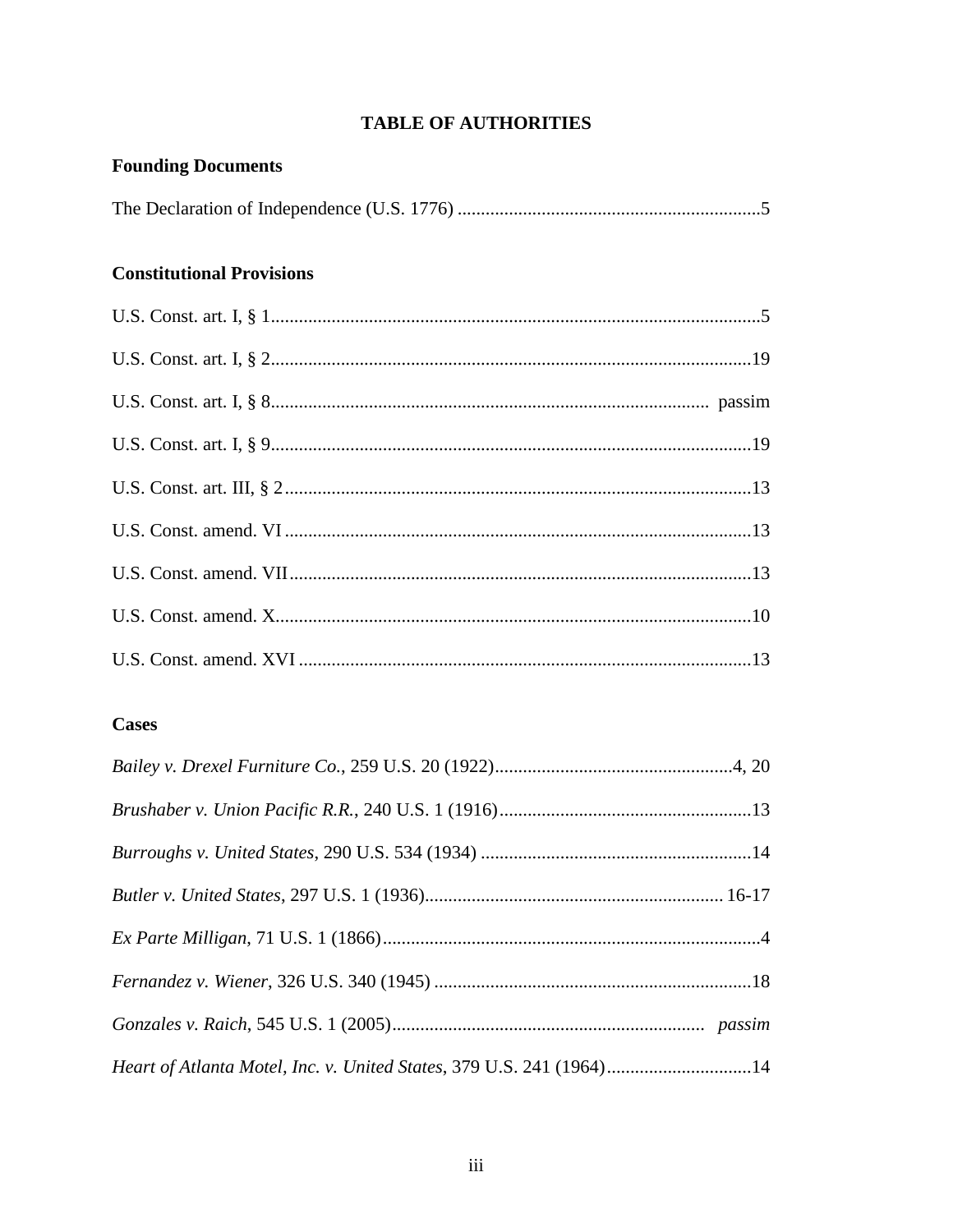| Hodel v. Va. Surface Mining & Reclamation Ass'n, 452 U.S. 264 (1981)14          |
|---------------------------------------------------------------------------------|
|                                                                                 |
|                                                                                 |
|                                                                                 |
|                                                                                 |
| Murphy v. Internal Revenue Serv., 493 F.3d 170 (D.C. Cir. 2007)  18-19          |
|                                                                                 |
| Rosenberger v. Rector & Visitors of the Univ. of Va., 515 U.S. 819 (1995) 16-17 |
|                                                                                 |
|                                                                                 |
|                                                                                 |
|                                                                                 |
|                                                                                 |
|                                                                                 |
|                                                                                 |
|                                                                                 |
|                                                                                 |

## **Statutes**

Patient Protection and Affordable Care Act, Pub. L. No. 111-148, 124 Stat. 119 (2010):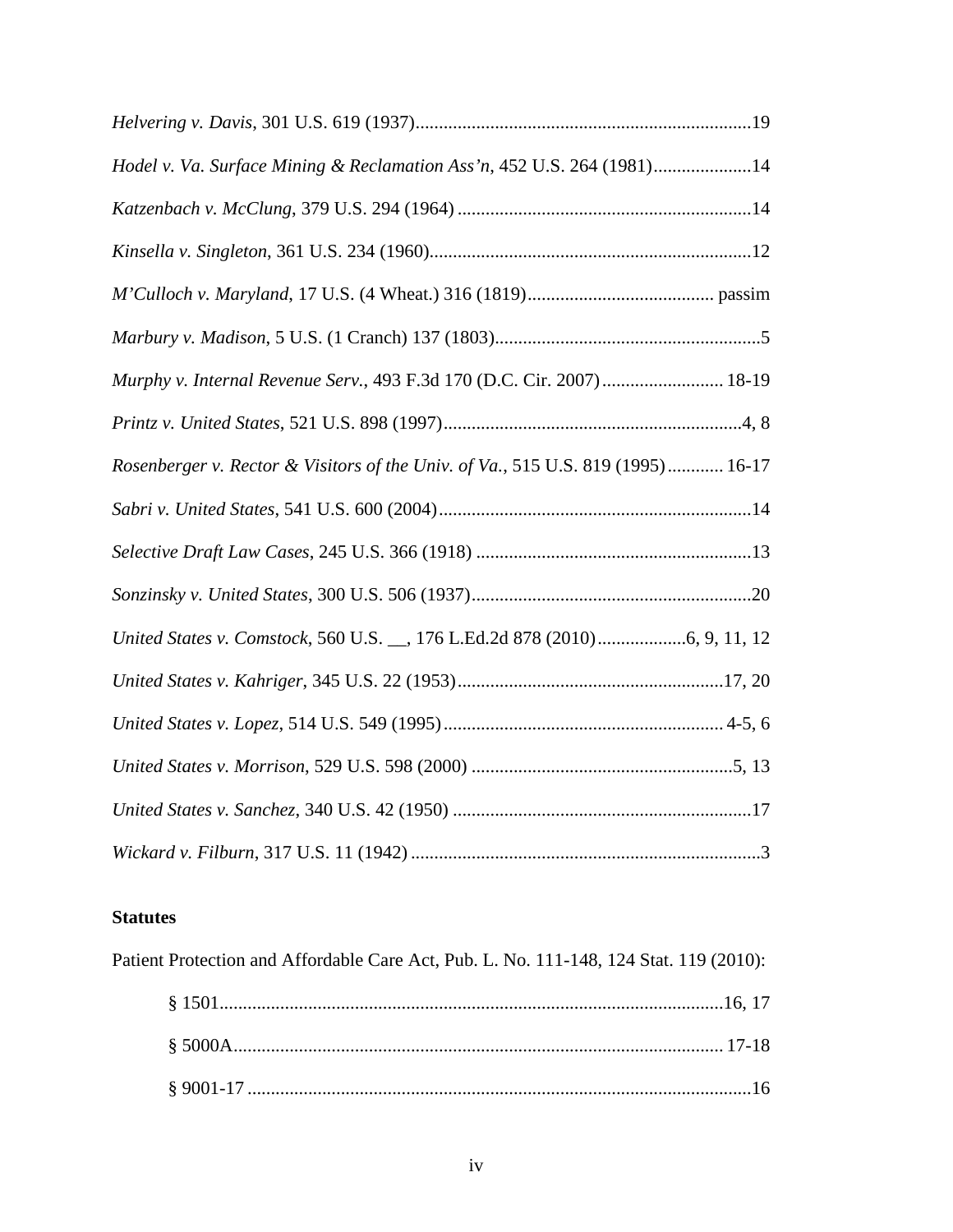# **Other Authorities**

| Randy E. Barnett, Can the Constitution Stop Health-Care Reform?, Wash. Post.,                                                                                                                 |
|-----------------------------------------------------------------------------------------------------------------------------------------------------------------------------------------------|
| Randy E. Barnett, The Insurance Mandate in Peril, Wall St. J., Apr. 29, 201015                                                                                                                |
| Randy E. Barnett, The Original Meaning of the Necessary and Proper Clause,                                                                                                                    |
| J. Randy Beck, The New Jurisprudence of the Necessary and Proper Clause,                                                                                                                      |
| William Blackstone, Commentaries: With Notes of Reference to the Constitution<br>and Laws of the Federal Government of the United States and of the                                           |
| Cong. Budget Office, The Budgetary Treatment of an Individual Mandate to                                                                                                                      |
| The Federalist No. 33 (Alexander Hamilton) (Clinton Rossiter ed., 1961)11                                                                                                                     |
| The Federalist No. 37 (James Madison) (Clinton Rossiter ed., 1961)3                                                                                                                           |
| The Federalist No. 44 (James Madison) (Clinton Rossiter ed., 1961)11                                                                                                                          |
| The Founders' Constitution (Philip B. Kurland & Ralph Lerner eds., 1987) 8                                                                                                                    |
| Nicholas Johnston & Kate Anderson Brower, Obama Standing Firm on<br>No Middle Class Tax Increase, Gibbs Says, Bloomberg.com,<br>Aug. 4, 2009, http://www.bloomberg.com/apps/news?pid=20601070 |
| Gary Lawson & Patricia B. Granger, The "Proper" Scope of Federal Power:<br>A Jurisdictional Interpretation of the Sweeping Clause,                                                            |
| Robert A. Levy, The Taxing Power of Obamacare, Nat'l Rev. Online,<br>Apr. 20, 2010, http://article.nationalreview.com/431915/the-taxing-                                                      |
| Ilya Shapiro, State Suits Against Health Reform Are Well Grounded In Law-<br>And Pose Serious Challenges, 29 Health Affairs 1229 (June 2010) 21                                               |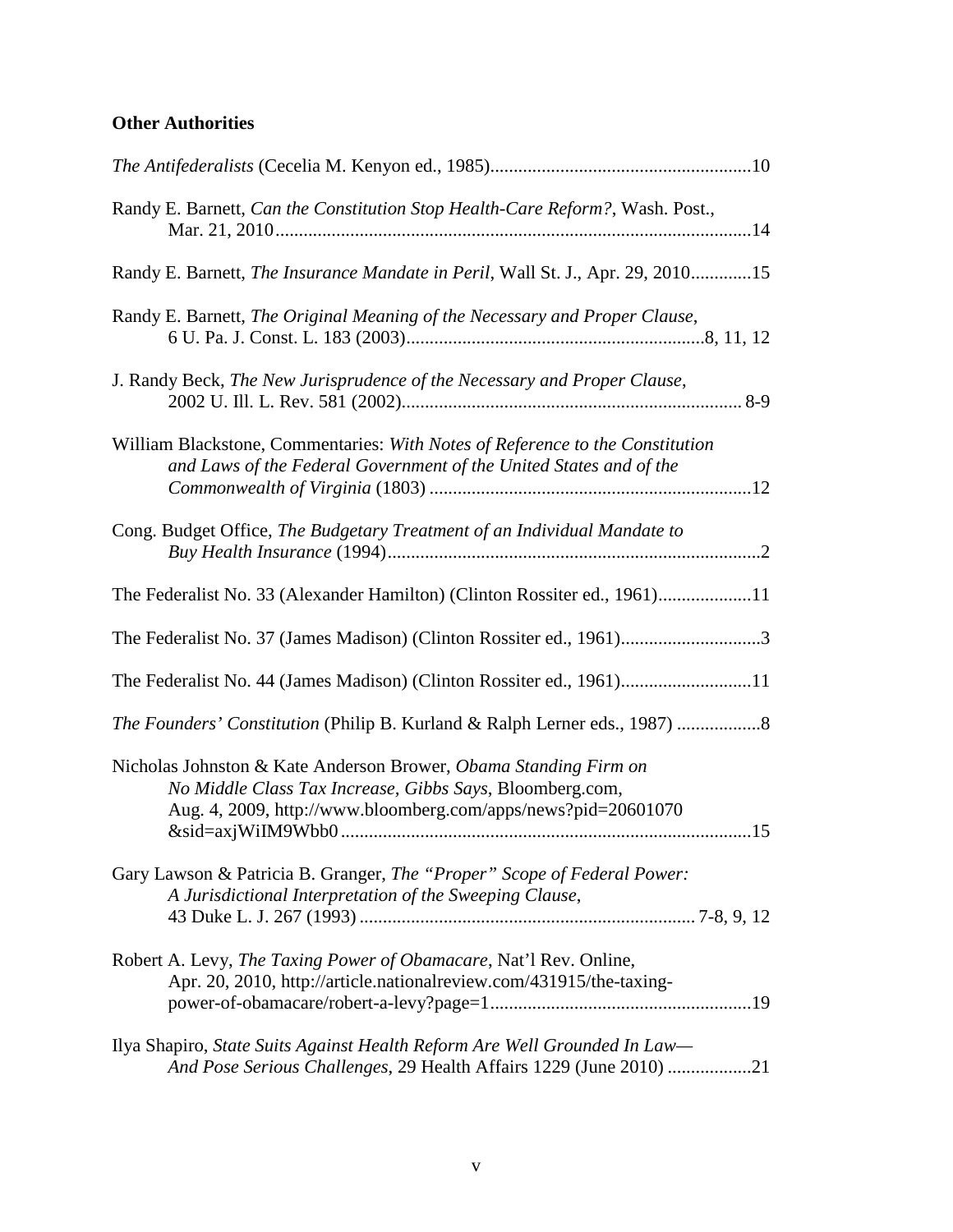| Staff of Joint Comm. on Taxation, 111th Cong., Technical Explanation of the                                               |  |
|---------------------------------------------------------------------------------------------------------------------------|--|
| Revenue Provisions of the "Reconciliation Act of 2010," as Amended,                                                       |  |
| in Combination with the "Patient Protection and Affordable Care Act"                                                      |  |
|                                                                                                                           |  |
| States Argue the Feds Can't Force Purchase of Health Insurance, Wash. Post,                                               |  |
| George Stephanopoulos, Obama: Mandate is Not a Tax, ABC News,<br>Sept. 20, 2009, http://blogs.abcnews.com/george/2009/09/ |  |
|                                                                                                                           |  |
|                                                                                                                           |  |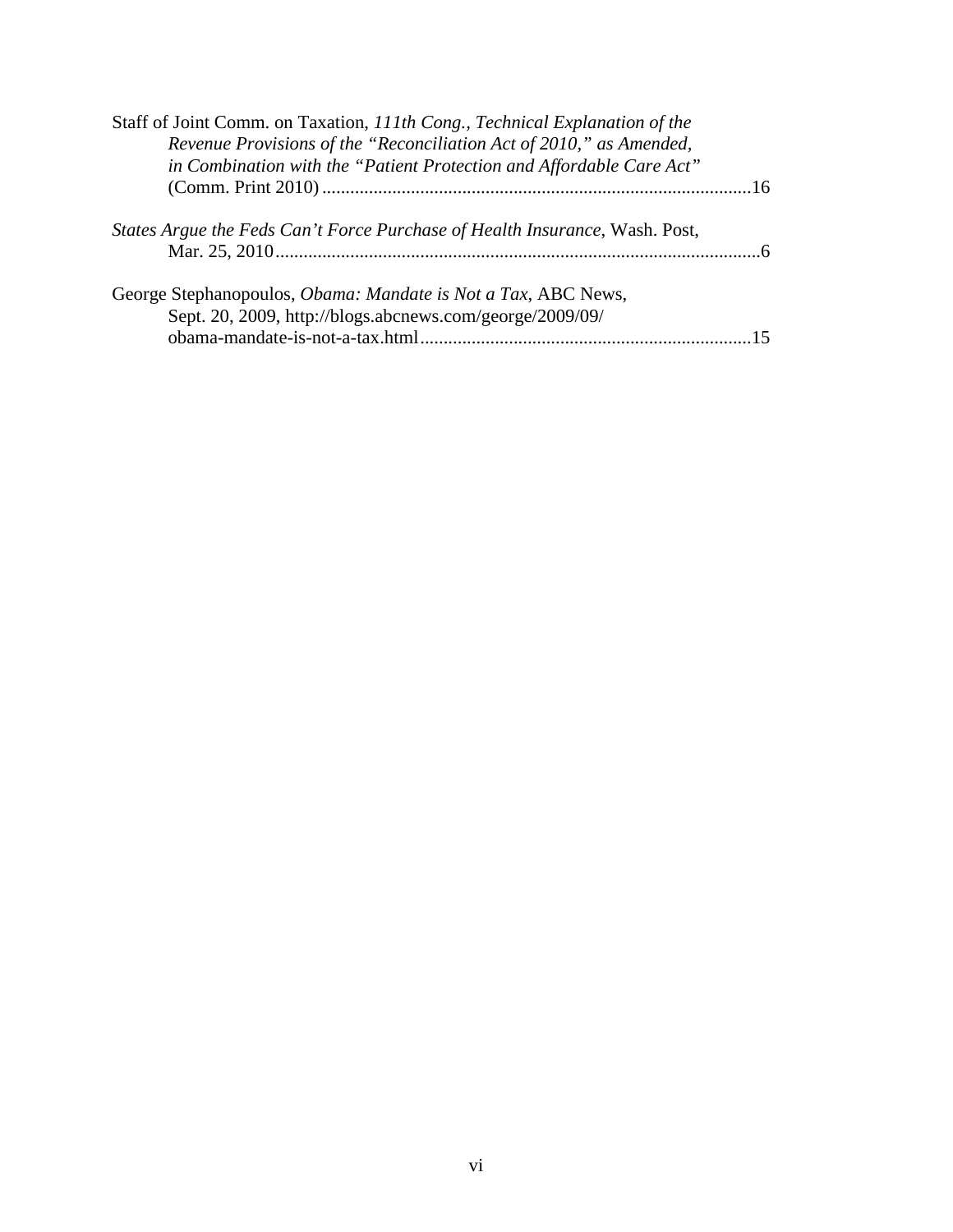## **INTEREST OF** *AMICI CURIAE***<sup>1</sup>**

The Cato Institute ("Cato") was established in 1977 as a nonpartisan public policy research foundation dedicated to advancing the principles of individual liberty, free markets, and limited government. Cato's Center for Constitutional Studies was established in 1989 to promote the principles of limited constitutional government that are the foundation of liberty. Toward those ends, Cato publishes books and studies, conducts conferences, and publishes the annual *Cato Supreme Court Review*. It also files amicus briefs with the courts, including in cases focusing on the Commerce Clause and the Necessary and Proper Clause such as *United States v. Morrison*, 529 U.S. 598 (2000), *Gonzales v. Raich*, 545 U.S. 1 (2005), and *United States v. Comstock*, 560 U.S. \_\_, 176 L.Ed.2d 878 (2010). The present case centrally concerns Cato because it represents, without exaggeration, the federal government's most egregious attempt to exceed its constitutional powers.

The Competitive Enterprise Institute ("CEI") is a public interest group founded in 1984 and dedicated to free enterprise, limited government, and civil liberties. It studies and publishes on a wide range of regulatory issues, including those involving health and safety, drugs, biotechnology, and medical innovation—as well as the regulation of insurance markets. CEI attorneys have argued or participated as *amicus curiae* in numerous constitutional cases before the Supreme Court and other federal courts. Senior Attorney Hans Bader was also co-counsel in *Morrison*, the last Supreme Court decision to strike down a law as beyond Congress' Commerce Clause powers.

<sup>&</sup>lt;sup>1</sup> This *amici curiae* brief is filed upon motion for leave to file. The Plaintiff has consented to the participation of movants as *amici* in this case. The Defendant, when contacted through counsel, stated that she takes no position on movants' motion for leave.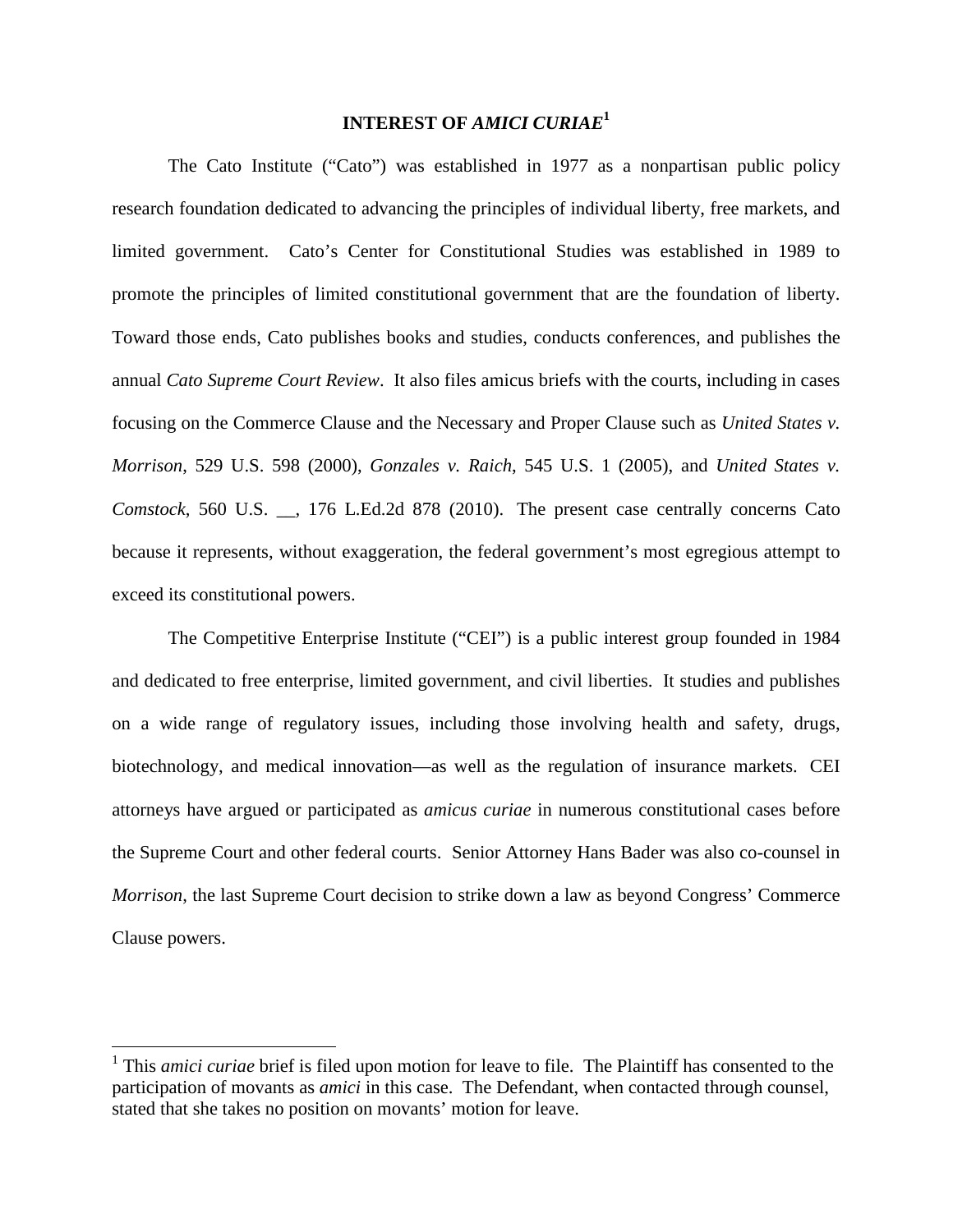Prof. Randy E. Barnett is the Carmack Waterhouse Professor of Legal Theory at the Georgetown University Law Center. Prof. Barnett has taught constitutional law, contracts, and criminal law, among other subjects, and has published more than ninety articles and reviews, as well as eight books. His book, *Restoring the Lost Constitution: The Presumption of Liberty* (Princeton, 2004), and other scholarship concerns the original meaning of the Commerce and Necessary and Proper Clauses and their relationship to the powers enumerated in the Constitution. His constitutional law casebook, *Constitutional Law: Cases in Context* (Aspen 2008), is widely used in law schools throughout the country. In 2004 he argued *Gonzales v. Raich* in the Supreme Court. In 2008, he was awarded a Guggenheim Fellowship in Constitutional Studies.

#### **SUMMARY OF ARGUMENT**

The new health care law is unprecedented—quite literally, without legal precedent—both in its regulatory scope and its expansion of federal authority over states and individuals. As the Congressional Budget Office said in 1994, "The government has never required people to buy any good or service as a condition of lawful residence in the United States." Cong. Budget Office, *The Budgetary Treatment of an Individual Mandate to Buy Health Insurance* 1 (1994). Indeed, nor has it ever said that every man, woman, and child faces a civil penalty for declining to participate in the marketplace. And never before have courts had to consider such a breathtaking assertion of raw power—not even during the height of the New Deal, when the Supreme Court ratified Congress' regulation of wheat grown for home consumption on the awkward theory that such behavior, when aggregated nationally, affected interstate commerce.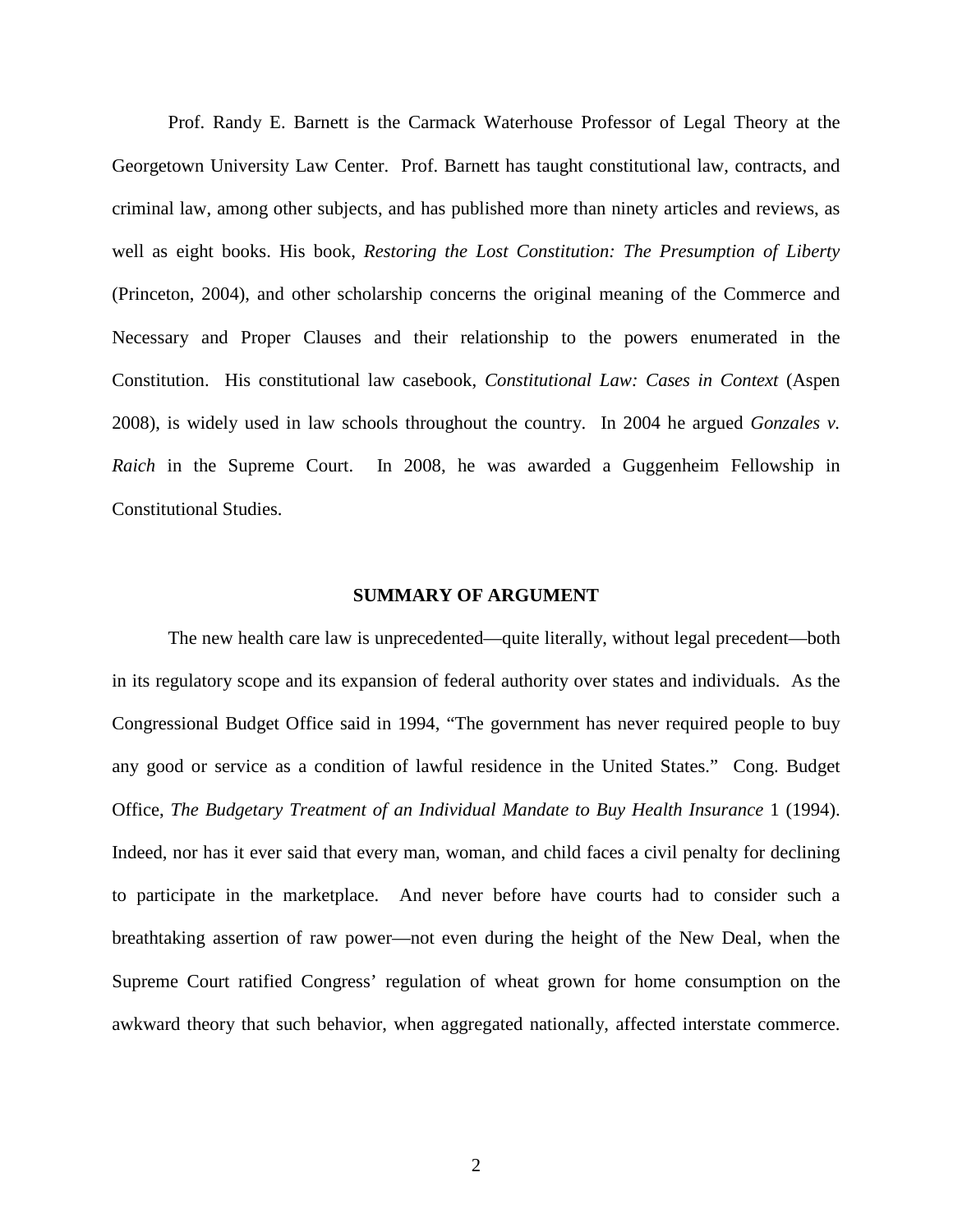Even in that case, *Wickard v. Filburn*, 317 U.S. 11 (1942), the federal government did not claim the power to *mandate* that people become farmers or enter into commercial transactions.

In other words, this case presents the Court with "the arduous . . . task of marking the proper line of partition between the authority of the general and that of the State governments." The Federalist No. 37, at 227 (James Madison) (Clinton Rossiter ed., 1961). At issue is the constitutionality of the individual health insurance mandate—the requirement that individuals obtain a government-approved health insurance policy or pay a penalty—and potentially, given the lack of a severability clause, the entire health care reform scheme. Congress identified the Commerce Clause as the source of its authority, a position the Government now asserts in its Motion to Dismiss. Because Virginia and other *amici* persuasively refute that argument, we confine ourselves here to explaining the fundamental flaws in the Government's fall-back positions on the Necessary and Proper Clause and taxing power.

Neither of the Government's cursory arguments—comprising 9 pages of a 40 page brief that mainly relies on jurisdictional and Commerce Clause claims—legitimizes the individual mandate. The Necessary and Proper Clause is not an independent source of congressional power; instead, it enables Congress to carry out its enumerated powers or ends by means that are "appropriate" (Chief Justice Marshall's term for "necessary") and "plainly adapted to a [constitutional] end" (his definition of "proper"). *M'Culloch v. Maryland*, 17 U.S. (4 Wheat.) 316, 421 (1819). Forcing someone to buy a product from a third party is not an "appropriate" or "proper" method "for carrying into Execution the foregoing Powers, and all other Powers vested by this Constitution in the Government of the United States." U.S. Const. art. I, § 8, cl. 18. Even for matters within the scope of an enumerated power, Congress may not enact laws that are not "plainly adapted" to further an enumerated end, or that do so at the expense of the rights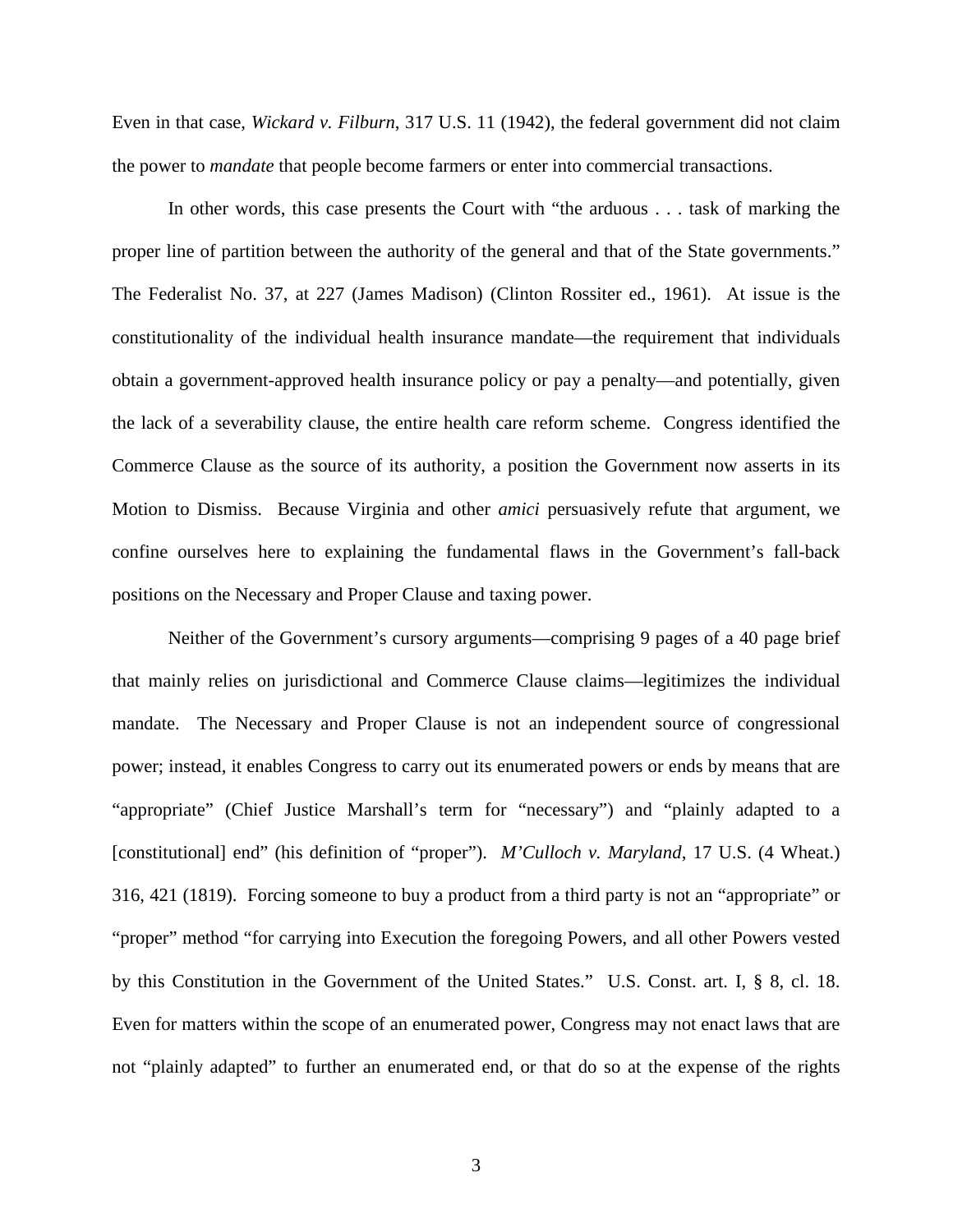reserved to the States or the people under the Tenth Amendment. The Supreme Court enforced such limits in *Printz v. United States*, 521 U.S. 898 (1997), and should enforce such limits here, too.

Similarly, the individual mandate is not a tax—its non-compliance penalty is a civil fine—but if it were, it would be unconstitutional because it is neither apportioned (if a direct tax) nor uniform (if an excise tax). Moreover, Congress cannot use the taxing power as a backdoor means of regulating an activity unless such regulation is authorized elsewhere in the Constitution. *Bailey v. Drexel Furniture Co.*, 259 U.S. 20, 37-38 (1922).

As the Supreme Court recognized almost 150 years ago, "[n]o graver question was ever considered by this court, nor one which more nearly concerns the rights of the whole," than the Government's unconstitutional assertion of power against its own citizens. *Ex Parte Milligan*, 71 U.S. 1, 118-19 (1866) (granting *habeas corpus* petition). The motion to dismiss this lawsuit must be denied.

#### **ARGUMENT**

### **I. Every Act of Congress Must Have a Constitutional Source**

The federal government is one of delegated, enumerated, and thus limited powers:

We start with first principles. The Constitution creates a Federal Government of enumerated powers. As James Madison wrote, the powers delegated by the proposed Constitution to the federal government are few and defined. Those which are to remain in the State governments are numerous and indefinite. This constitutionally mandated division of authority was adopted by the Framers to ensure protection of our fundamental liberties. Just as the separation and independence of the coordinate branches of the Federal Government serve to prevent the accumulation of excessive power in any one branch, a healthy balance of power between the States and the Federal Government will reduce the risk of tyranny and abuse from either front.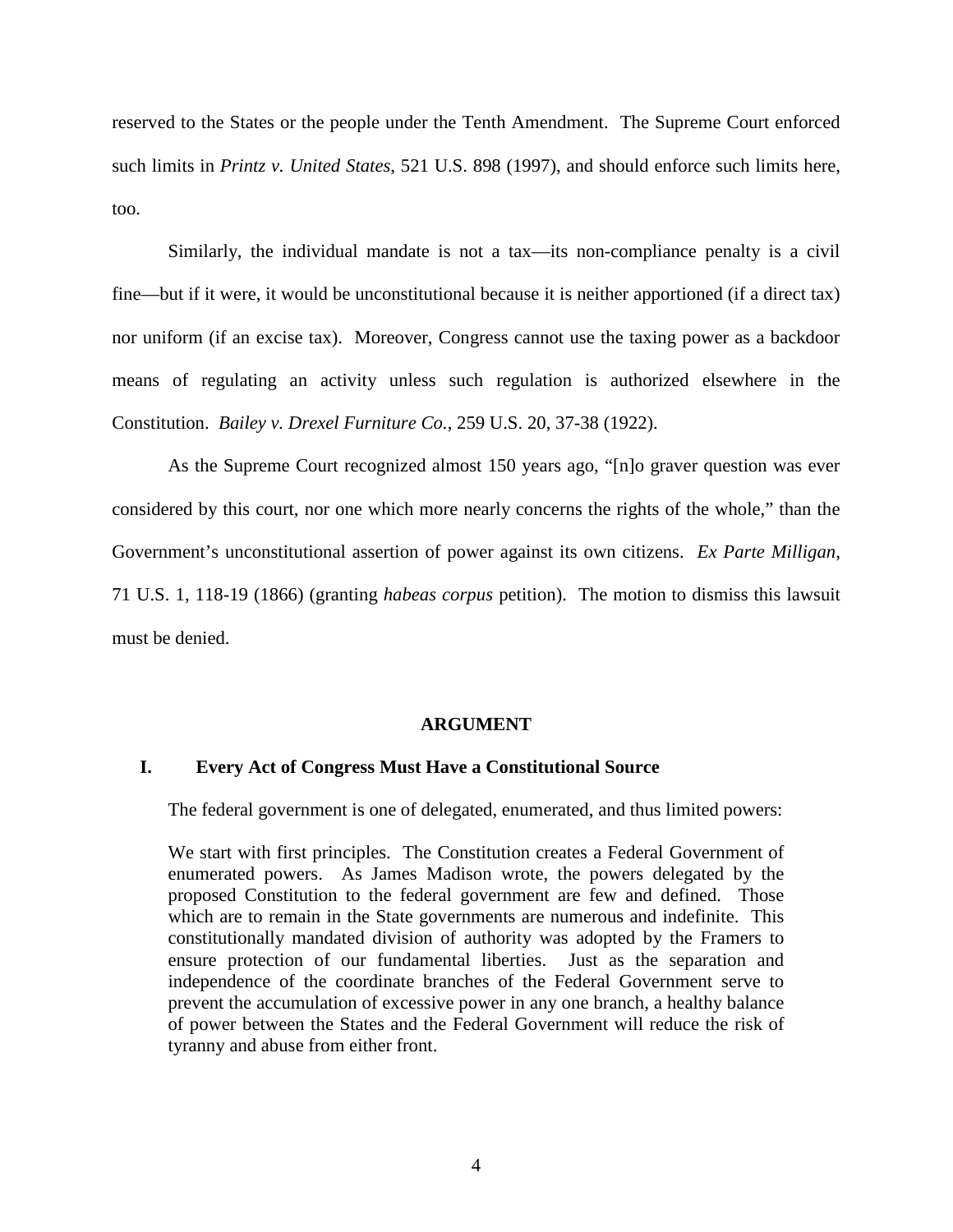*United States v. Lopez*, 514 U.S. 549, 552 (1995) (citations and quotations omitted). *See also M'Culloch*, 17 U.S. at 405 ("This government is acknowledged by all to be one of enumerated powers. The principle, that it can exercise only the powers granted to it . . . is now universally admitted."). After all, when the Constitution was drafted, our nation had recently declared independence because "[t]he history of the present King of Great Britain is a history of repeated injuries and usurpations, all having, in direct object, the establishment of an absolute tyranny over these states." The Declaration of Independence, para. 2 (U.S. 1776).

In response to this "long train of abuses and usurpations," our forefathers found it their "duty" not only "to throw off such government," but also "to provide new guards for their security." *Id.* The Constitution was that safeguard. *See Marbury v. Madison*, 5 U.S. (1 Cranch) 137, 176 (1803) ("The powers of the legislature are defined and limited; and that those limits may not be mistaken, or forgotten, the constitution is written.").

To ensure that these fundamental limits are applied, "[e]very law enacted by Congress must be based on one or more of its powers enumerated in the Constitution." *United States v. Morrison*, 529 U.S. 598, 607 (2000). Article I begins: "All legislative powers *herein granted* shall be vested in a Congress of the United States." U.S. Const. art. I, § 1 (emphasis added). For the reasons discussed by Virginia and other *amici*, the Commerce Clause does not grant Congress the power to enact the individual health insurance mandate. For the reasons discussed below, neither the Necessary and Proper Clause nor the taxing power provide that authority either.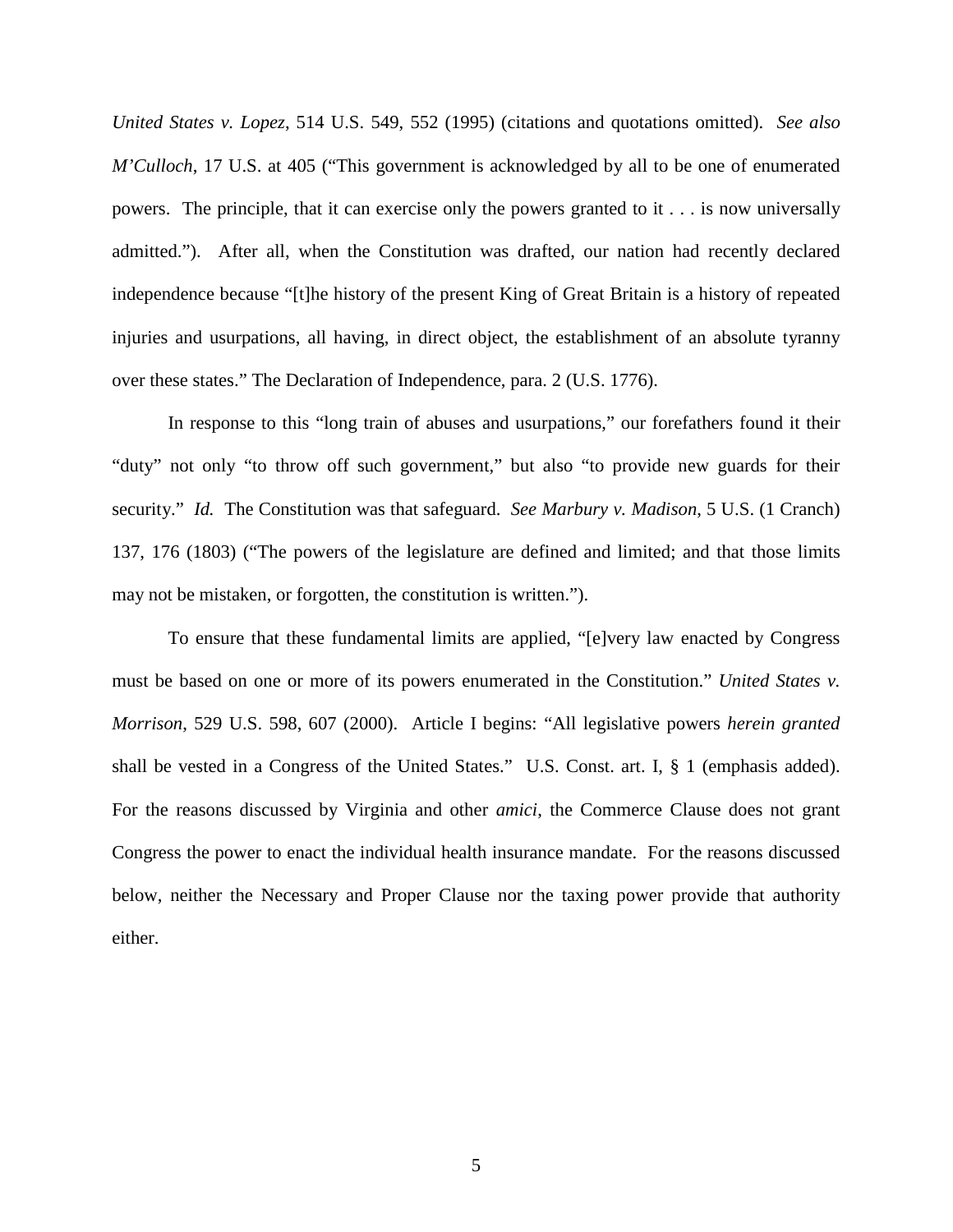## **II. The Individual Mandate Is Not a Legitimate Exercise of the Necessary and Proper Clause**

The Government argues that the individual mandate is "essential" to the overall health care reform. Def. Mot. at 30-33. That may or may not be true,<sup>2</sup> but it begs the question of whether Congress has the power in the first place to do what it is doing. That a statutory provision may be "essential" to some end is irrelevant to the question of whether the end itself is constitutional. As other *amici* note, "*Raich* does *not* stand for the broad proposition that Congress is free to pass otherwise unconstitutional laws by somehow connecting them to a larger regulatory program." Br. *Amici Curiae* ACLJ et al. at 22 n.7. Instead, Congress' ability to regulate commerce—using the Necessary and Proper Clause to execute Commerce Clause powers—extends to intrastate non-economic *activity* only insofar as failure to regulate such activity would undercut a broad federal regulatory scheme. *Gonzales v. Raich*, 545 U.S. 1, 17-18 (2005). *See also Lopez*, 514 U.S. at 558-59 ("Congress' commerce authority includes the power to regulate those activities . . . that substantially affect interstate commerce."). Neither *Raich* nor *Wickard* authorized Congress to regulate non-activity. "When the inquiry is whether a federal law has sufficient links to an enumerated power to be within the scope of federal authority, the analysis depends not on the number of links in the congressional-power chain but on the strength of the chain." *Comstock*, 560 U.S. \_\_, 176 L.Ed.2d at 900 (Kennedy, J., concurring, slip op. at 1).

Here Congress is not merely attempting to regulate local economic activity that, in the aggregate, substantially affects commercial markets nationwide. Instead, it claims the authority

 <sup>2</sup> Even supporters of the health care reform see alternatives to the individual mandate. *See*, *e.g.*, *States Argue the Feds Can't Force Purchase of Health Insurance*, Wash. Post, Mar. 25, 2010, at A20 ("[W]hile the goal of the mandate is crucial to reform, the mandate isn't the only way to achieve that goal.").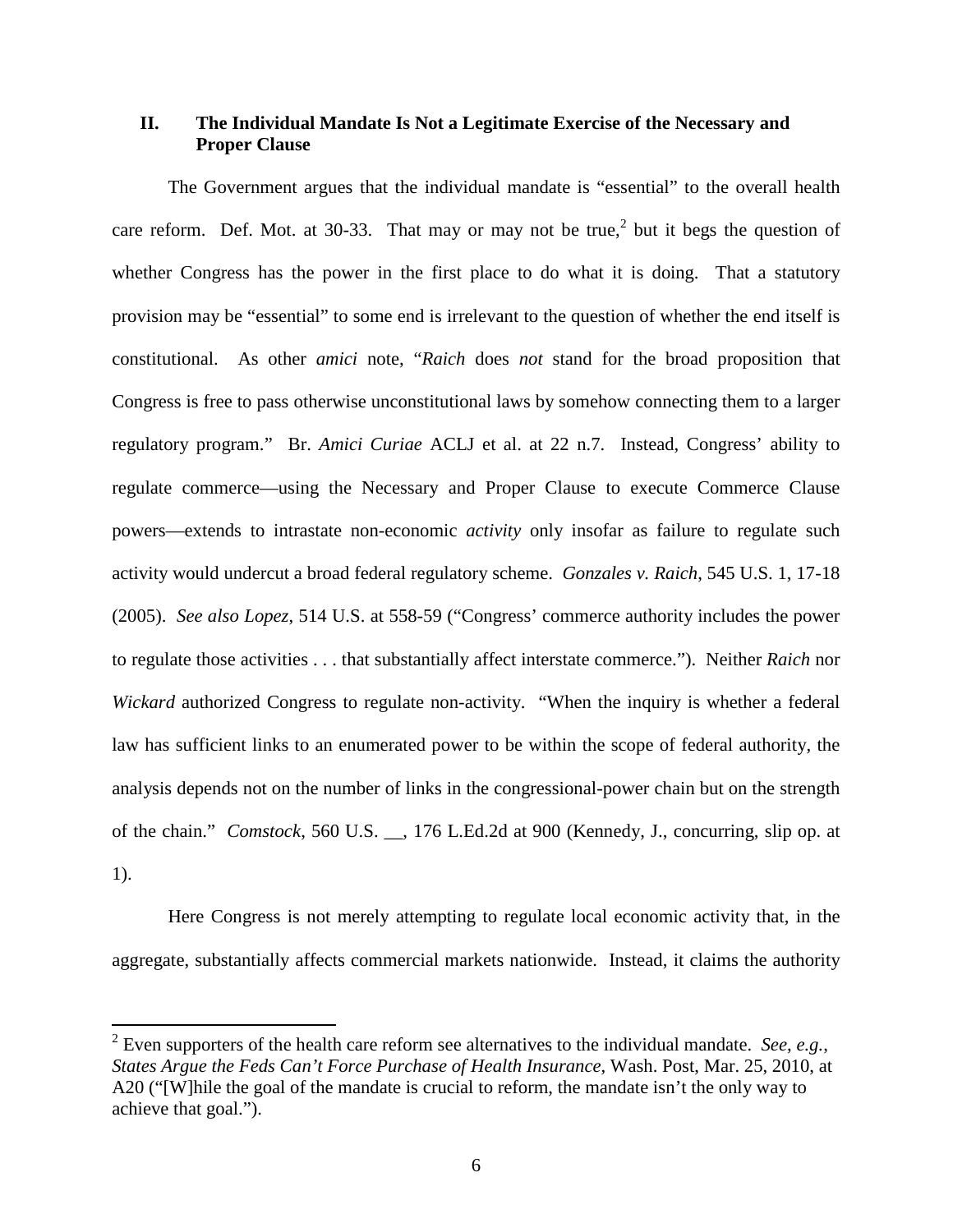to force individuals *not* engaged in economic activity to become engaged. Assuming *arguendo* that this Court declines to find that authority in the Commerce Clause, the Necessary and Proper Clause is not a suitable backup.

#### **A. The Necessary and Proper Clause Limits Congressional Power**

The Necessary and Proper Clause gives Congress the power "[t]o make all Laws which shall be necessary and proper for carrying into Execution the foregoing Powers and all other Powers vested by this Constitution in the Government of the United States, or in any Department or Officer thereof." U.S. Const. art. I, § 8, cl. 18. In order to guard against tyranny, the Clause limits congressional power in five ways: (1) it permits judicial review by stating that the limits specified by the Clause "shall be"; (2) it requires that laws be "necessary"; (3) it requires that laws be "proper"; (4) it permits within its scope only those laws that actually carry into execution those powers; and (5) it limits the scope of the Clause, which applies only to "Powers vested by the Constitution."

#### 1. "Shall Be"

Chief Justice Marshall explained that the Necessary and Proper Clause creates a basis for judicial review to circumscribe congressional action:

Should congress, in the execution of its powers, adopt measures which are prohibited by the constitution; or should congress, under the pretext of executing its powers, pass laws for the accomplishment of objects not intrusted to the government; it would become the painful duty of this tribunal, should a case requiring such a decision come before it, to say, that such an act was not the law of the land.

*M'Culloch*, 17 U.S. at 423. The requirement that the laws "shall be necessary and proper," does not permit Congress to decide for itself what is necessary and what is proper, but instead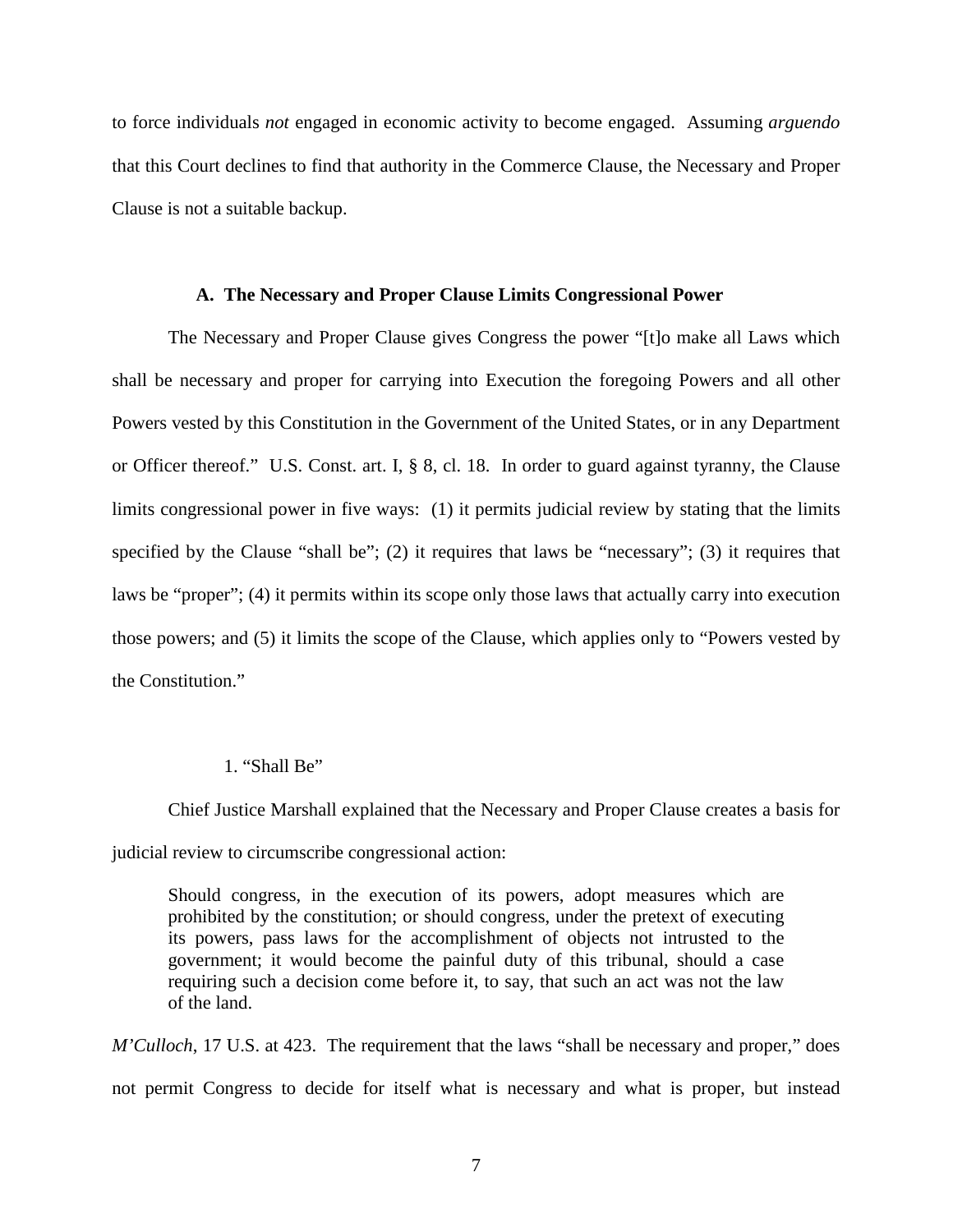provides a basis for judicial review. *See* Gary Lawson & Patricia B. Granger, *The "Proper" Scope of Federal Power: A Jurisdictional Interpretation of the Sweeping Clause, 43 Duke L.J.* 267, 276 (1993) ("Lawson"), *cited in Printz*, 521 U.S. at 924; Randy E. Barnett, *The Original Meaning of the Necessary and Proper Clause*, 6 U. Pa. J. Const. L. 183, 208-15 (2003) ("Barnett").

The frequently quoted test for such review is: "Let the end be legitimate, let it be within the scope of the constitution, and all means which are appropriate, which are plainly adapted to that end, which are not prohibited, but consist with the letter and spirit of the constitution, are constitutional." *M'Culloch*, 17 U.S. at 421. Courts must thus evaluate whether legislation is both necessary and proper. *See* Barnett at 215-20; Lawson at 307-08, *citing* Andrew Jackson, *Veto Message*, *reprinted in* 3 *The Founders' Constitution* 263 (Philip B. Kurland & Ralph Lerner eds., 1987) ("This privilege . . . is not 'necessary' to enable the bank to perform its public duties, nor in any sense 'proper,' because it is vitally subversive of the rights of the States.").

When required, the Supreme Court has in fact relied upon the Necessary and Proper Clause to determine that a congressional act "was not the law of the land." *See Printz*, 521 U.S. at 923-24 (Brady Act was not "proper" because it violated state sovereignty in executing the Commerce Clause).

#### 2. "Necessary"

While "necessary" does not mean "absolutely necessary," it certainly imposes limits. Barnett at 203-15. Courts ask whether legislation was really enacted to further the end on which its constitutionality was purportedly based. J. Randy Beck, *The New Jurisprudence of the Necessary and Proper Clause*, 2002 U. Ill. L. Rev. 581, 622 (2002). "The legislature must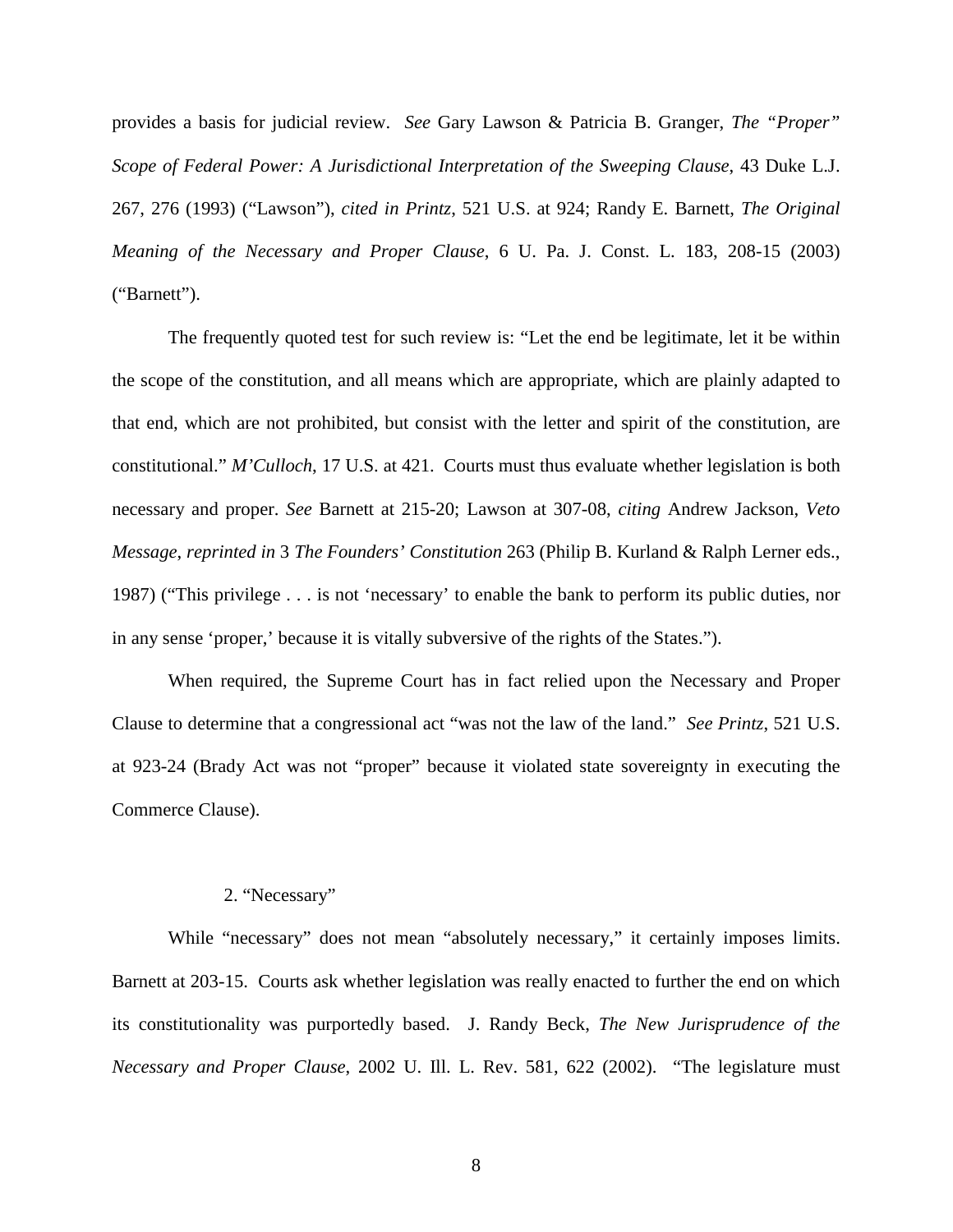utilize means 'really calculated to' effect an end entrusted to its care, and may not use its constitutional powers as a 'pretext' for achieving other ends." *Id*. at 612 (citing *M'Culloch*, 17 U.S. at 423). The term "necessary" "requires an 'appropriate' link between a power conferred by the Constitution and the law enacted by Congress." *Comstock*, 560 U.S. at \_\_, 176 L.Ed.2d at 904 (Alito, J., concurring, slip op. at 4).

### 3. "Proper"

In addition to being necessary, laws must also be proper. Proper regulation limits its own scope. *See Comstock*, 560 U.S. at \_\_, 176 L.Ed.2d at 897 (Breyer, J., slip op. at 18) ("Neither is the statutory provision too sweeping in its scope."). *Accord* Lawson at 271 ("[T]he word 'proper' serves a critical . . . constitutional purpose by requiring executory laws to be *peculiarly within Congress's domain or jurisdiction* . . . by requiring that such laws not usurp or expand the constitutional powers of any federal institutions or infringe upon the retained rights of the state or of individuals.") (italics in original).

#### 4. "For Carrying into Execution"

The Necessary and Proper Clause may be used to carry into effect only certain powers: "It is never the end for which other powers are exercised, but a means by which other objects are accomplished." *M'Culloch*, 17 U.S. at 411. Moreover, "no matter how 'necessary' and 'proper' an Act of Congress may be to its objective, Congress lacks authority to legislate if the objective is anything other than 'carrying into execution' one or more of the federal Government's enumerated powers." *Comstock*, 560 U.S. at \_\_, 176 L.Ed.2d at 906 (Thomas, J., dissenting, slip op. at 3) (citing U.S. Const. art. I, § 8, cl. 18).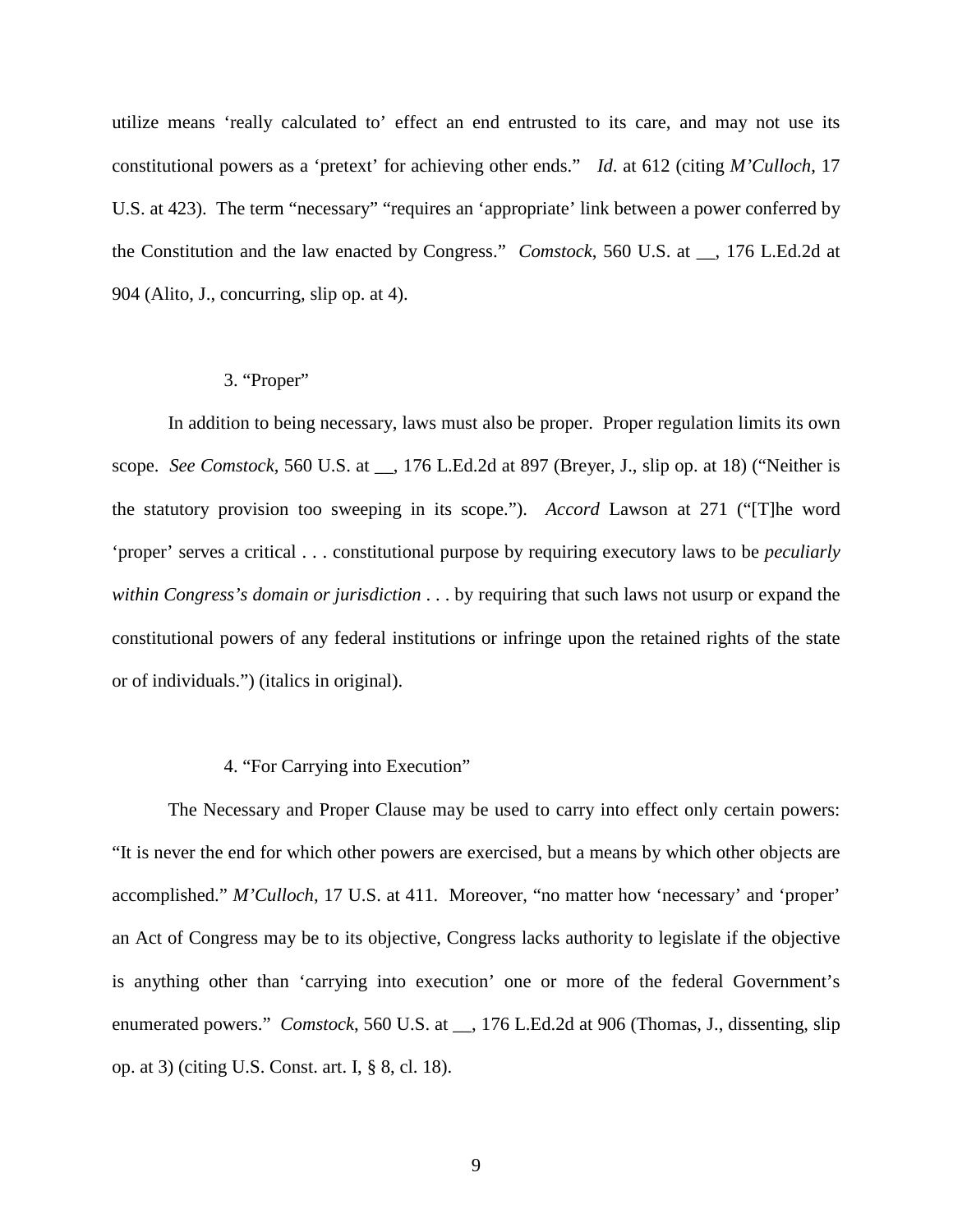#### 5. "Powers Vested by this Constitution"

The plain language of the Clause applies, by its own terms, first to "the foregoing powers," and, second to "all other Powers vested by this Constitution." The "foregoing powers" apply to those in Article I, Section 8, Clauses 1-17. The "other Powers vested by this Constitution" must be found within the Constitution itself because "[t]he powers not delegated to the United States by the Constitution, nor prohibited by it to the States, are reserved to the States respectively, or to the people." U.S. Const. amend. X.

Notwithstanding the text of the Clause, during the ratification debate, the "Antifederalists" expressed concern about a broad reading of it (akin to that advanced by the Government today):

To the argument that no Bill of Rights was necessary because the Constitution was one of enumerated powers . . . the Antifederalists . . . pointed out the implications of the "necessary and proper" clause in combination with these broadly defined powers. If Congress had the power to make war, and decided that curtailment of freedom of the press was necessary and proper to this end, what was to prevent Congress from passing a law to this effect?

*The Antifederalists*, at 1xx (Cecelia M. Kenyon, ed., 1985).

For example, the thirteenth letter of "Agrippa," dated January 14, 1788, argued that, based on the Necessary and Proper Clause, "By sect. 8 of article 1, Congress are to have the unlimited right to regulate commerce, external and internal, and  $\dots$ . They have indeed very nearly the same powers claimed formerly by the British parliament." *Id*. at 142-43. Based upon this fear, the Antifederalists argued for adoption of the Bill of Rights, to clearly and unambiguously limit congressional power.

Addressing these concerns, Alexander Hamilton explained that the Necessary and Proper Clause did not expand Congress' powers beyond those enumerated in Article I, Section 8.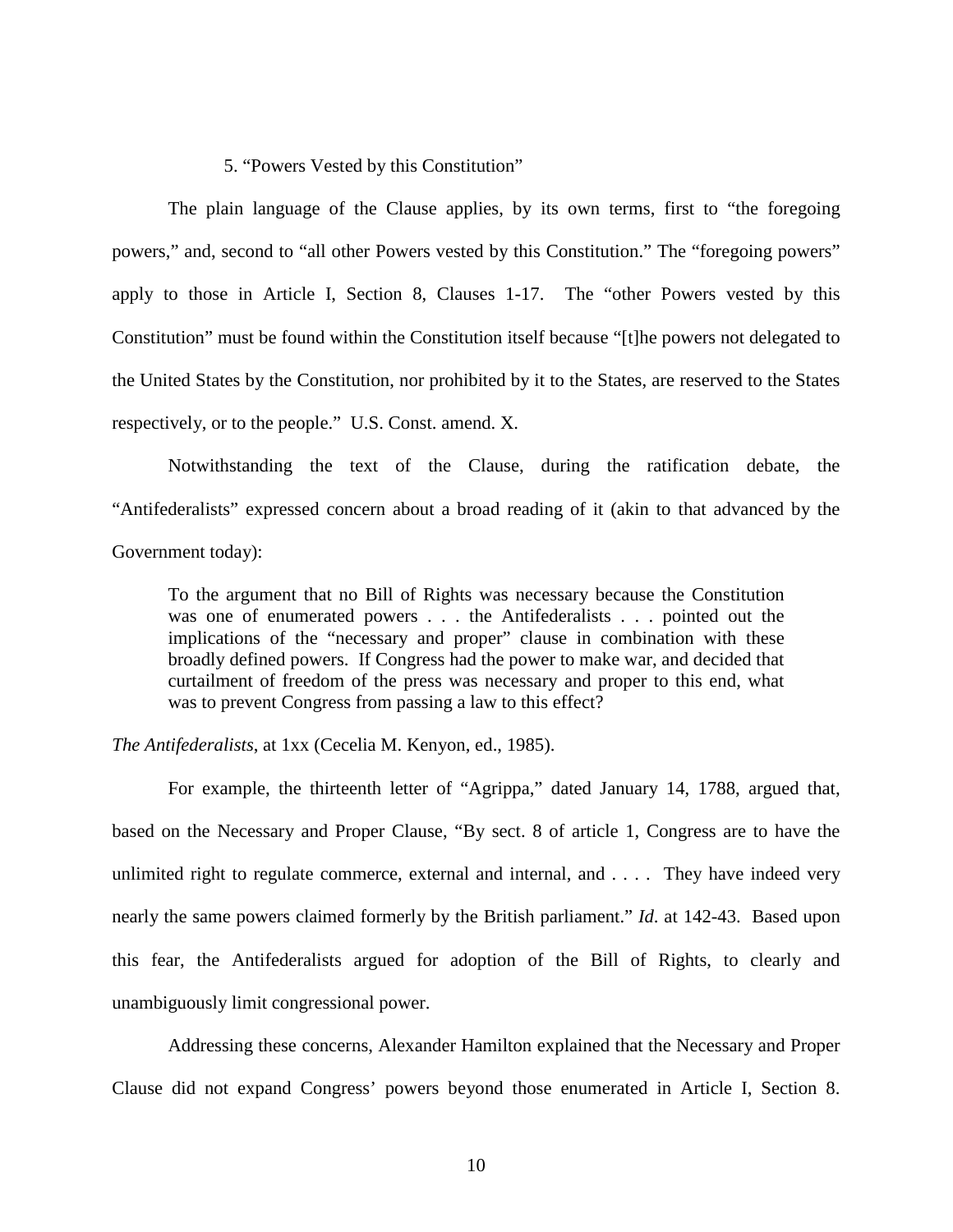Hamilton asked rhetorically: "What are the proper means of executing such a power but necessary and proper laws?" The Federalist No. 33, at 202. James Madison argued that the Clause was redundant because, even without it, Congress would enjoy the same powers by "unavoidable implication." The Federalist No. 44, at 285.

Hamilton thus reasoned that any reasonable fears of federal power could stem only from Congress' enumerated powers: "If there be anything exceptionable, it must be sought for in the specific powers upon which this general declaration [the Clause] is predicated. The declaration itself, though it may be chargeable with tautology or redundancy, is at least perfectly harmless." The Federalist No. 33, at 203.

Thomas Jefferson, as president, similarly ridiculed the chain of inferences offered to sustain expansion of Congress' powers:

Congress are authorized to defend the nation. Ships are necessary for defense; copper is necessary for ships; mines are necessary for copper; a company is necessary to work mines; and who can doubt this reasoning who has ever played at "This is the House that Jack Built?" Under such a process of filiation of necessities the sweeping clause makes clean work.

Barnett at 191 n.50 (citation omitted); *Comstock*, 560 U.S. at\_\_, 176 L.Ed.2d at 900 (Kennedy, J., concurring, slip op. at 1) (adopting Jefferson's analogy). The Government's arguments here resonate with what Jefferson disparaged as a "filiation of necessities"; it must instead seek justification for the individual mandate in Hamilton's "specific powers."

## **B. The Individual Mandate Cannot Be Based Solely on the Necessary and Proper Clause Because That Clause Does Not Grant Any Independent Constitutional Power**

As a consequence of its own textual limitations, the Necessary and Proper Clause is "not itself a grant of power, but a caveat that the Congress possesses all the means necessary to carry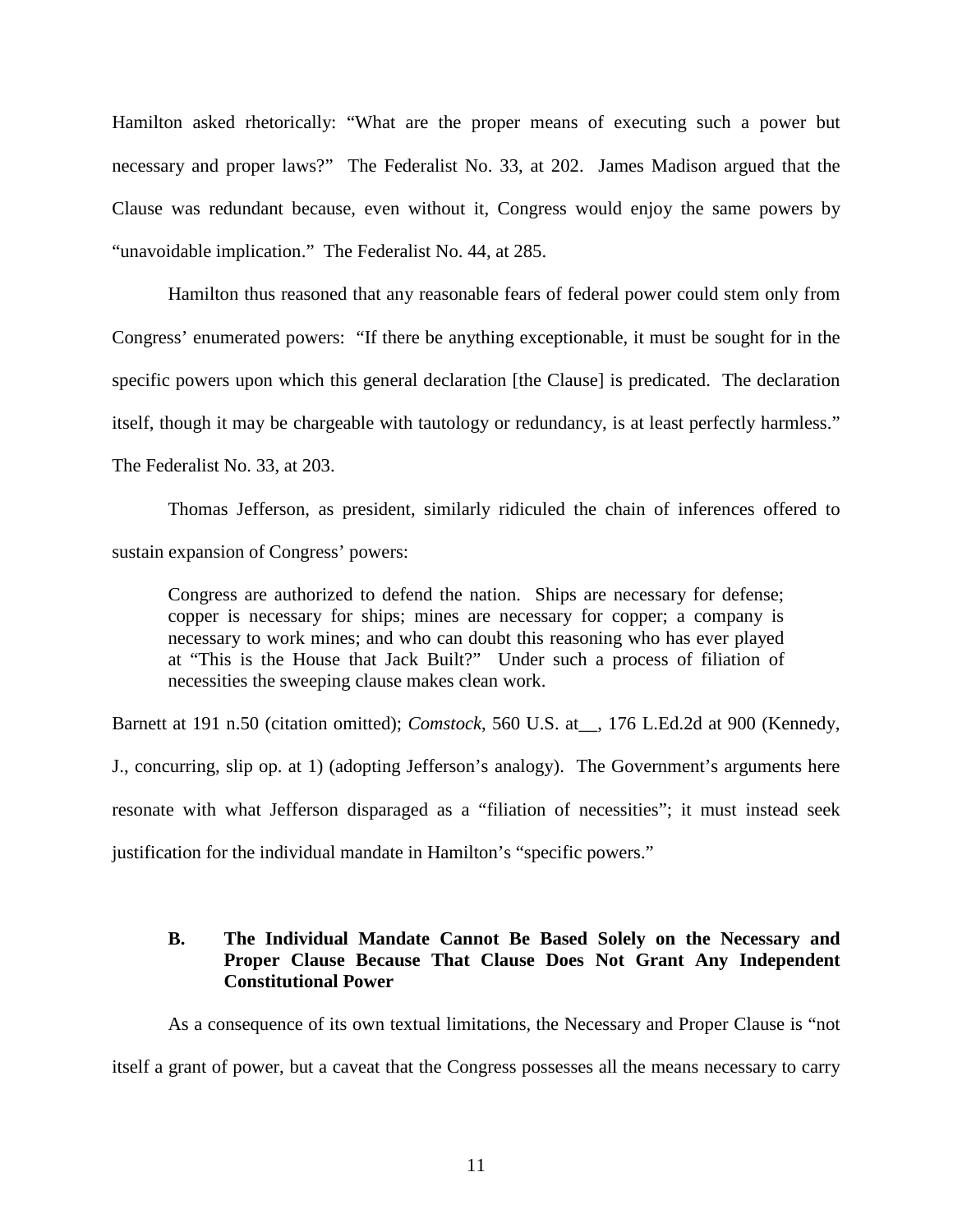out the specifically granted 'foregoing' powers." *Kinsella v. Singleton*, 361 U.S. 234, 247-48 (1960). In other words, the Clause is an *instrumental* power, dependent on Congress' other powers, not an *independent* power in and of itself.

Scholars have held this view for over 200 years. *See* Barnett at 212-13, *citing* St. George Tucker, Appendix, *in* 1 William Blackstone, *Commentaries: With Notes of Reference to the Constitution and Laws of the Federal Government of the United States and of the Commonwealth of Virginia* 287 (1803) ("The plain import of the clause is, that congress shall have all the incidental or instrumental powers, necessary and proper for the carrying into execution all the express powers; . . . It neither enlarges any power specifically granted, nor is it a grant of new powers to congress, but merely a declaration, for the removal of all uncertainty, that the means of carrying into execution those otherwise granted, are included in the grant."). *Accord* Lawson at 275 (with citations).

Because the Necessary and Proper Clause is not an independent source of Congressional power, it cannot on its own support the individual mandate. The Government must instead rely on the Commerce Clause, or the taxing power, or some heretofore unidentified (but constitutionally enumerated) source of authority.

## **C. The Individual Mandate Cannot Be Predicated on Congress' Power to Regulate Interstate Health Insurance Markets Because the Necessary and Proper Clause Cannot** *Mandate* **Economic Activity**

"The Necessary and Proper Clause does not give Congress *carte blanche*." *Comstock*, 560 U.S. at \_\_, 176 L.Ed.2d at 904 (Alito, J., concurring, slip op. at 4). The Government, in the two pages it devotes to the issue, contends that the individual mandate is justified under the Necessary and Proper Clause because it is "essential to Congress's overall regulatory reform of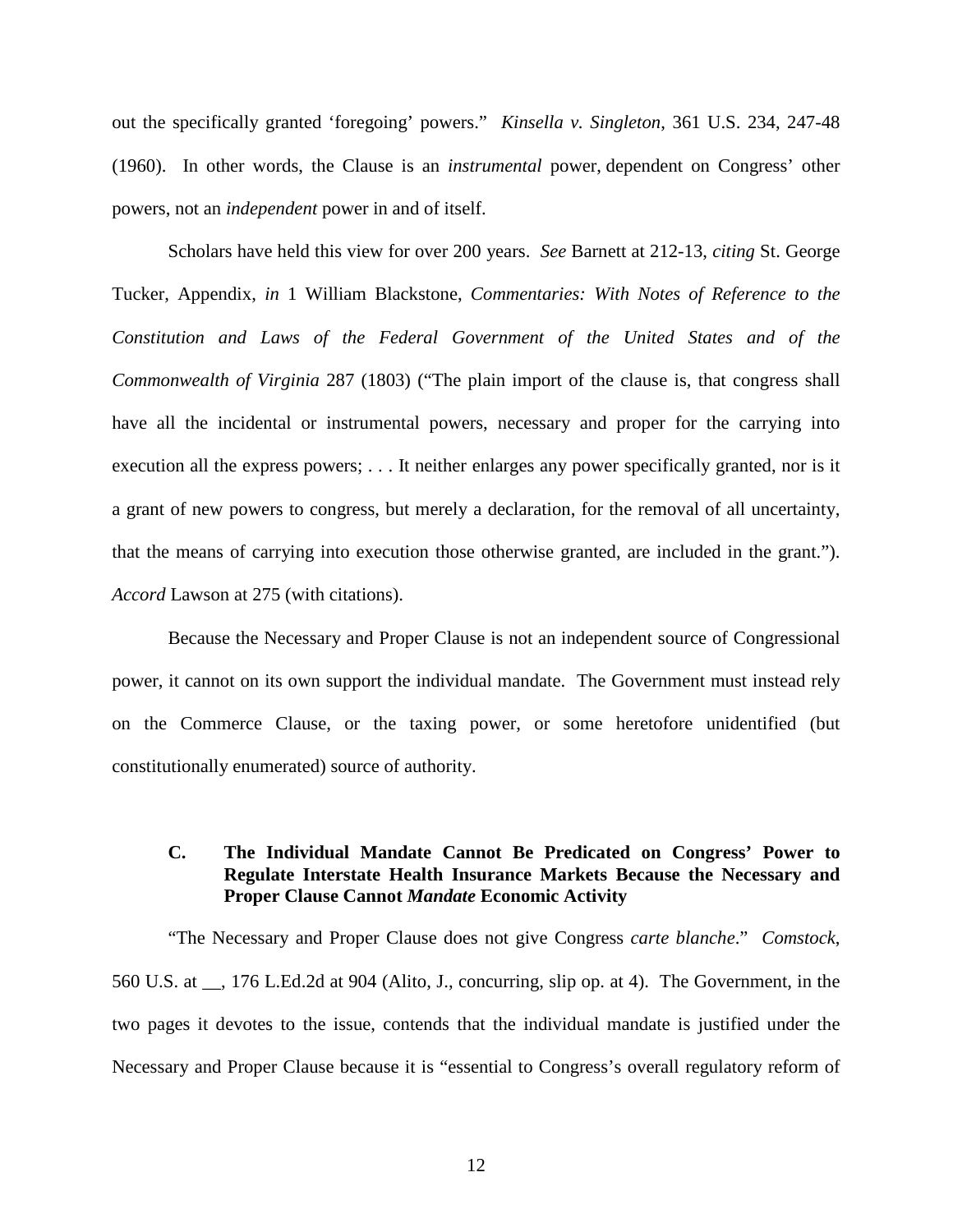the interstate health care and health insurance markets." Def. Mot. at 34. Even if regulation of the interstate health insurance market is a valid exercise of Congress' Commerce Clause power, it does not necessarily follow that the *particular* exercise here of that *general* authority is "proper." Indeed, *never*, under any constitutional provision, has any U.S. court sustained a *mandate* to engage in economic activity.

What is more, while Congress may comprehensively regulate certain industries, the Supreme Court has rejected the argument that it may regulate every activity that may affect those industries. *See*, *e.g.*, *Morrison*, 529 U.S. at 615 (noting that such a "method of reasoning" should be "rejected as unworkable if we are to maintain the Constitution's enumeration of powers"). Such logic applies *a fortiori* here: the failure to perform an act "affects" interstate commerce only in the self-evident but ultimately meaningless way that, for example, the failure to sell one's house "affects" the real estate market. The "substantially affects" test has always been aimed at activity and never at inactivity. Extending this test to inactivity would permit Congress to require people to purchase any product on the ground that a failure to do so would affect the regulated industry.

To be sure, there are exceptional situations in which the federal government may mandate individual activity. It can require registration for a military draft. *Selective Draft Law Cases*, 245 U.S. 366 (1918). It can require people to serve on juries. U.S. Const. art. III, § 2; *id*., amend. VI; *id*., amend. VII. It can require people to pay income taxes and file tax returns. *Id.* amend. XVI; *Brushaber v. Union Pacific R.R.*, 240 U.S. 1 (1916) (upholding income tax laws and accompanying procedures). But these duties go to the heart of American citizenship. The draft relates to Congress' explicit power "to raise and support armies." U.S. Const. art. I, § 8, cl. 12. Jury duty and income taxation similarly relate to explicit constitutional provisions. The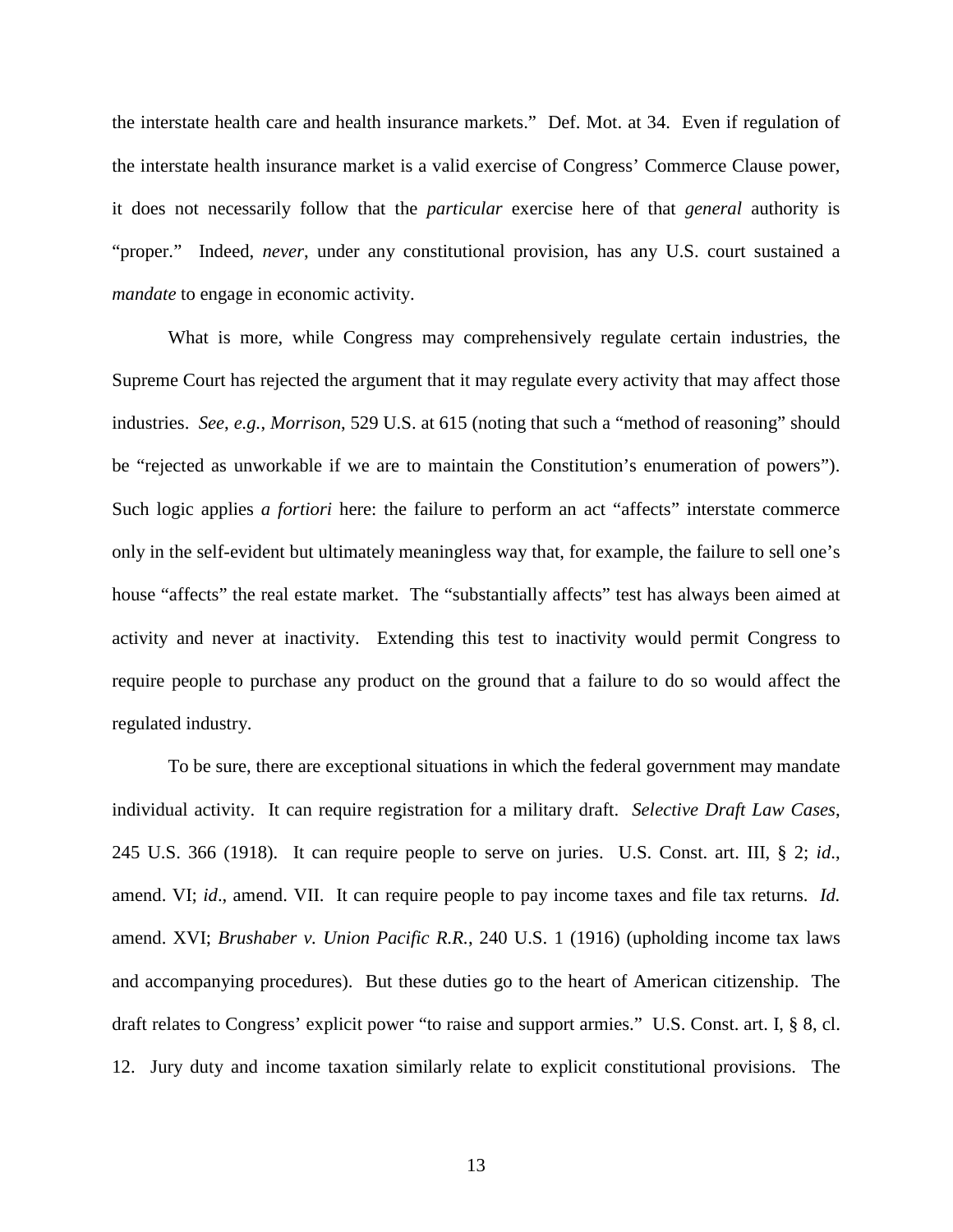existence of these duties of citizenship does not support a conclusion that Congress, for the first time in history, may properly impose mandates as a means of exercising its commerce power.

Of course, Congress under its commerce power routinely mandates *how* business is conducted. For example, Congress can require hoteliers and restaurateurs to serve all patrons. *Heart of Atlanta Motel, Inc. v. United States*, 379 U.S. 241 (1964); *Katzenbach v. McClung*, 379 U.S. 294 (1964). But nobody has to operate a hotel or restaurant—and individuals are not commercial enterprises. Congress has never claimed the power to mandate that private persons open their homes and kitchens to feed and house the public. "Even during World War II, the federal government did not mandate that individual citizens purchase war bonds." Randy E. Barnett, *Can the Constitution Stop Health Care Reform?*, Wash. Post., Mar. 21, 2010, at B2.

In none of the cases cited by the Government did the Necessary and Proper Clause do anything other than prohibit certain activities or regulate activities that people already engage in. *See Raich*, 545 U.S. 1 (2005) (prohibition on growing marijuana); *Sabri v. United States*, 541 U.S. 600 (2004) (proscribing bribery of state, local and tribal officials); *Hodel v. Va. Surface Mining & Reclamation Ass'n*, 452 U.S. 264 (1981) (regulating coal mining); *Burroughs v. United States*, 290 U.S. 534 (1934) (criminalizing election-related corruption); *M'Culloch*, 17 U.S. 316 (affirming Congress' implied power to operate national bank, with which no state can interfere).

In the end, the federal government has no authority to mandate the purchase of private health insurance. Yet here Congress has enacted a law "for the accomplishment of objects not intrusted to the [federal] government," and, for this reason, it is "the painful duty of this tribunal, . . . to say, that such an act [is] not the law of the land." *M'Culloch*, 17 U.S. at 423. It is not for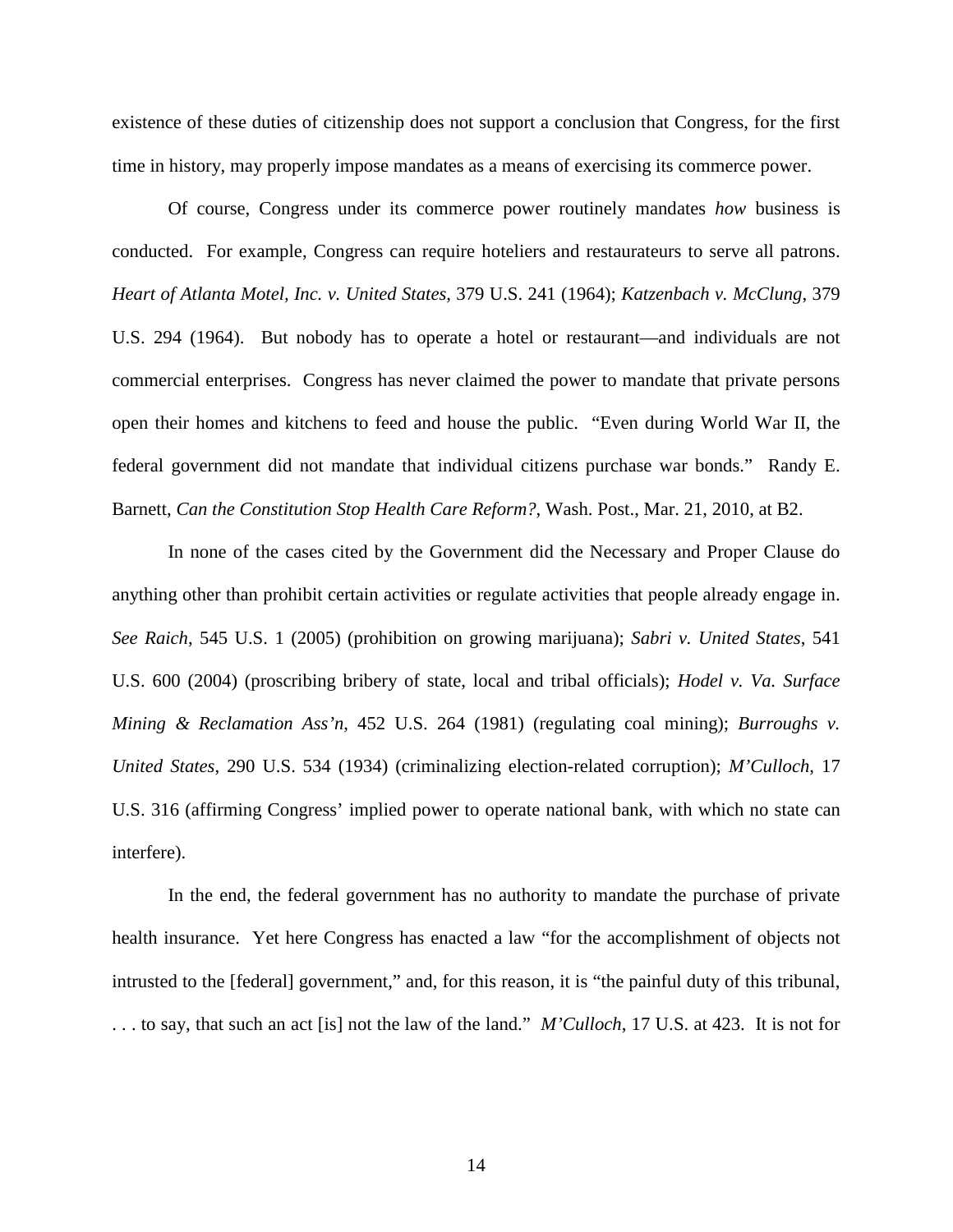a District Court to allow Congress to expand its power beyond where the Supreme Court limited it.

## **III. The Individual Mandate Is Not a Legitimate Exercise of Congress' Taxing Power Because It Is Either a Regulation, an Unconstitutional Tax, or Must Be Justified Through Some Other Enumerated Power**

The Supreme Court has never held that Congress can force individuals to engage in commerce so their actions can then be regulated under the Commerce Clause (as executed by the Necessary and Proper Clause). There is no controlling precedent for such regulatory bootstrapping. That's why the Government had to devise the fallback position that the penalty for not buying health insurance is authorized under Congress' power to "lay and collect taxes." *See*, *e.g.*, Randy E. Barnett, *The Insurance Mandate in Peril*, Wall St. J., Apr. 29, 2010, at A19. The Government's invocation of Congress' taxing power in the last few pages of its memorandum, however, fails on three counts:

*First*: The penalty for violating the mandate is not a tax; it's a fine. President Obama said as much by reaffirming his "vow not to raise taxes on middle-income Americans to deal with rising budget deficits or pay for an overhaul of the U.S. health-care system." Nicholas Johnston & Kate Anderson Brower, *Obama Standing Firm on No Middle Class Tax Increase, Gibbs Says*, Bloomberg.com, Aug. 4, 2009, http://www.bloomberg.com/apps/news?pid=206 01070&sid=axjWiIM9Wbb0. *See also* George Stephanopoulos, *Obama: Mandate is Not a Tax*, ABC News, Sept. 20, 2009, http://blogs.abcnews.com/george/2009/09/obama-mandate-is-not-atax.html.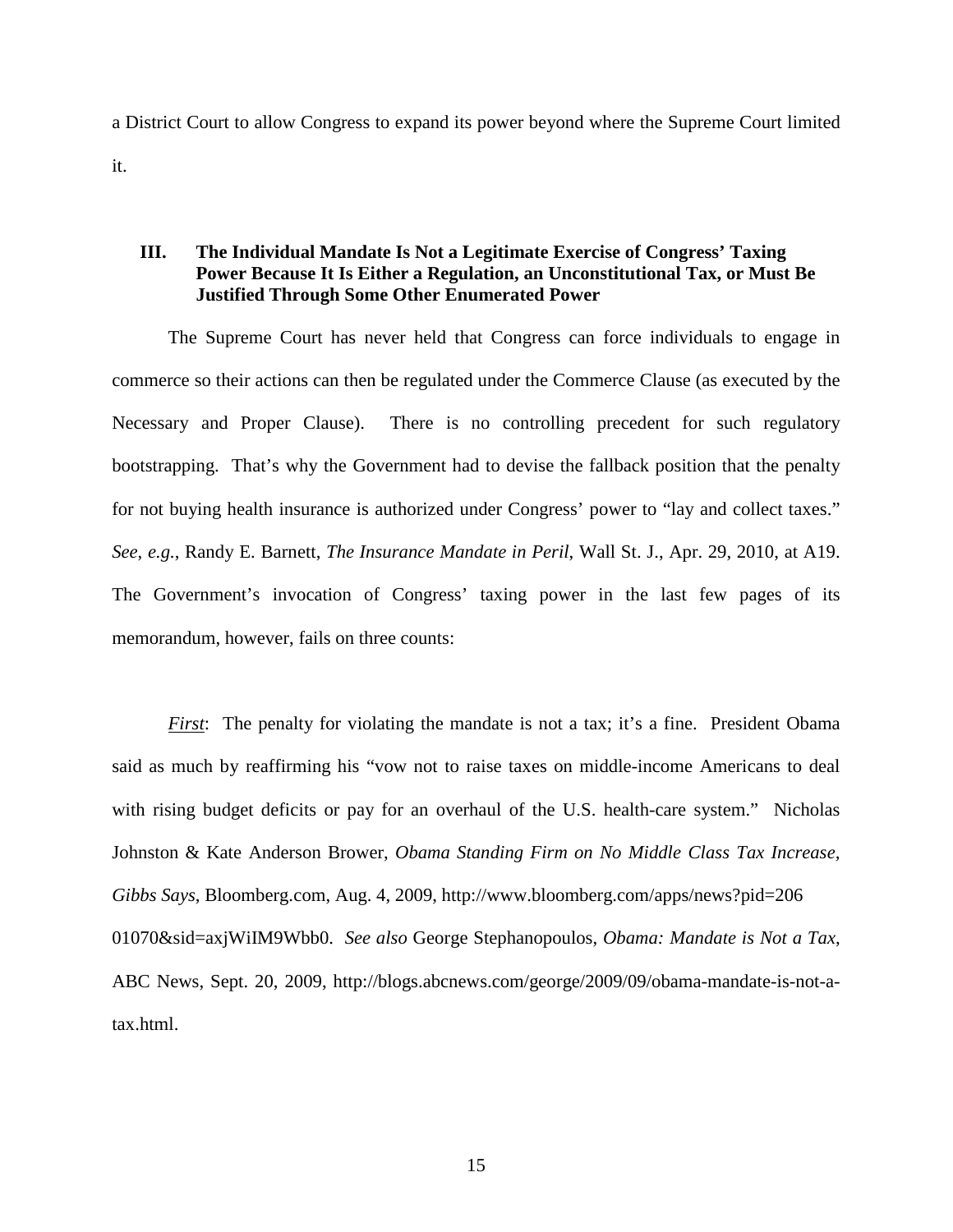In the legislation itself, Congress justified the individual mandate under the Commerce Clause: "The individual responsibility requirement provided for in this section . . . is commercial and economic in nature, and substantially affects interstate commerce, as a result of the effects described in paragraph (2)." Patient Protection and Affordable Care Act ("PPACA"), Pub. L. No. 111-148, § 1501(a)(1), 124 Stat. 119 (2010). Paragraph (2) then begins: "The requirement regulates activity that is commercial and economic in nature: economic and financial decisions about how and when health care is paid for, and when health insurance is purchased." *Id.* § 1501(a)(2)(A). As Virginia points out, Pl. Mem. at 31, Congress levied "taxes" elsewhere in the legislation—for example, on "high cost" employer-sponsored insurance plans (the so-called "Cadillac plans") and on "indoor tanning services"—so it presumably understands the distinction. Although a report by the Joint Committee on Taxation released two days before the president signed the legislation dubs the mandate an "Excise Tax on Individuals Without Essential Health Benefits Coverage," the statute never describes the "penalty" it imposes for violating the mandate as an "excise tax"—expressly calling it a "penalty." Staff of Joint Comm. on Taxation, 111th Cong., *Technical Explanation of the Revenue Provisions of the "Reconciliation Act of 2010," as Amended, in Combination with the "Patient Protection and Affordable Care Act"* 2 (Comm. Print 2010).

Furthermore, Congress listed all the revenue provisions of the health care reform for purposes of calculating how much revenue the legislation would generate but declined to include the penalty for failing to comply with the mandate. PPACA §§ 9001-17. Yet, for an exaction to be a true tax, it has to be a genuine revenue-raising measure. *See*, *e.g.*, *Rosenberger v. Rector & Visitors of the Univ. of Va.*, 515 U.S. 819, 841 (1995) ("'A tax, in the general understanding of the term, and as used in the Constitution, signifies an exaction for the support of the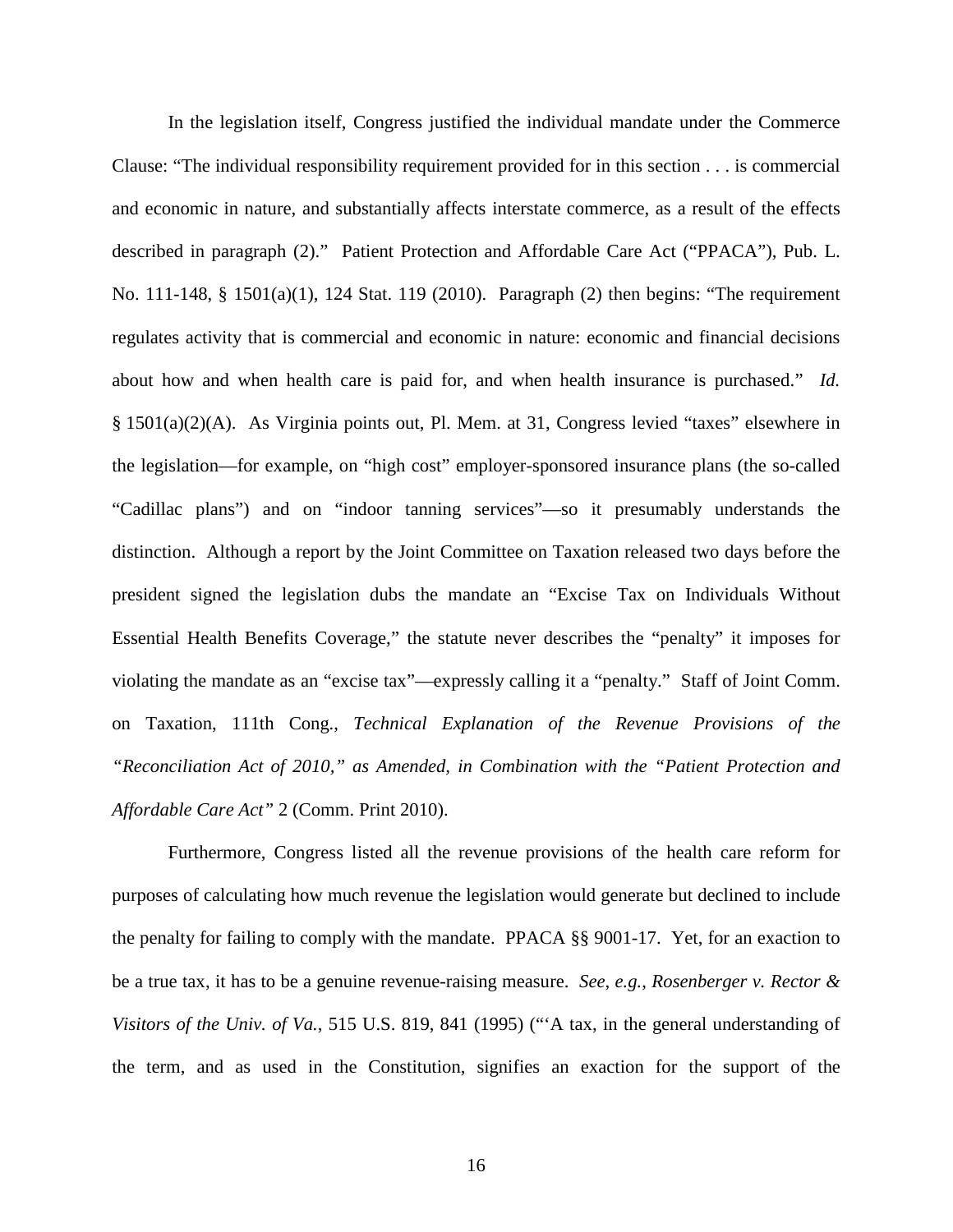Government.'") (quoting *Butler v. United States*, 297 U.S. 1, 61 (1936)). When the courts have upheld taxes with a regulatory purpose—like the cigarette tax—it was because revenuegeneration was still a key objective. *See*, *e.g.*, *United States v. Sanchez*, 340 U.S. 42, 44 (1950) (When Congress uses its power constitutionally, it is well settled "that a tax does not cease to be valid *merely* because it regulates, discourages, or even definitely deters the activities taxed.") (emphasis added).

By contrast, the individual mandate exists solely to coerce people into acquiring health care coverage. Congress never mentions the taxing power with respect to the individual mandate and none of its eight findings mention raising any revenue with the penalty. *See* PPACA  $§$  1501(a). Indeed, if the mandate were to work perfectly—ensuring that everybody owned an insurance policy—it would raise exactly zero revenue. Congress simply did not enact the mandate pursuant to its taxing power. To the contrary, the statute expressly says that the mandate "regulates activity that is commercial and economic in nature." *Id*. § 1501(a)(2)(A).

In *United States v. Kahriger*, 345 U.S. 22, 28 (1953), the Supreme Court upheld a punitive tax on gambling by saying that "[u]nless there are provisions extraneous to any tax need, courts are without authority to limit the exercise of the taxing power." In other words, the Court in *Kahriger* declined to look behind Congress' assertion that it was exercising its taxing power to see whether a measure was really a regulatory penalty. But this principle cuts both ways: Neither can courts look behind Congress' inadequate assertion of its commerce power to speculate as to whether a measure was "really" a tax.

Moreover, while inserting the mandate into the Internal Revenue Code, Congress expressly severed the penalty from the tax code's normal enforcement mechanisms. The failure to pay the penalty "shall not be subject to any criminal prosecution or penalty with respect to

17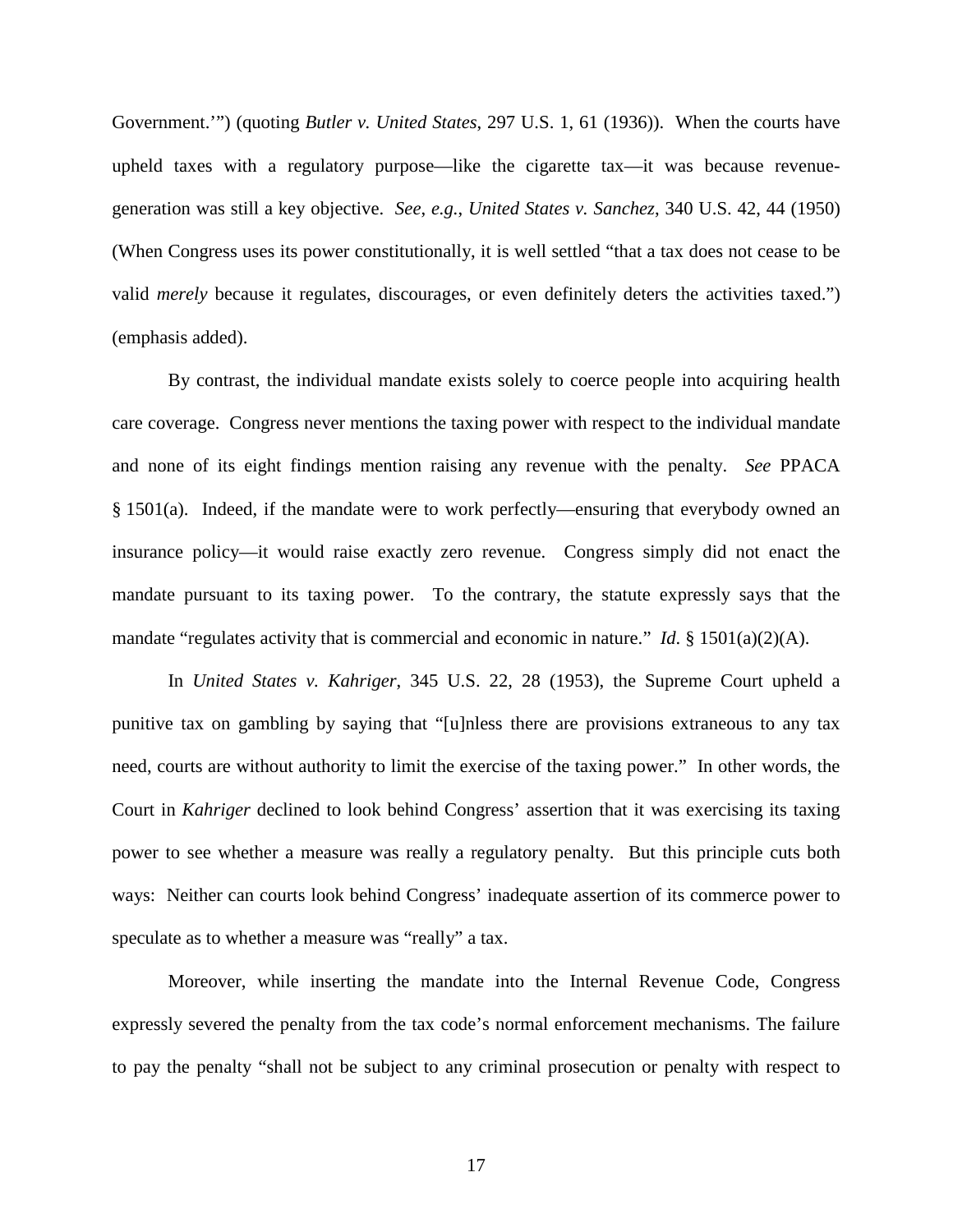such failure." PPACA §  $5000A(g)(2)(A)$ . Nor shall the IRS "file notice of lien with respect to any property of a taxpayer by reason of any failure to pay the penalty imposed by this section," or "levy on any such property with respect to such failure." *Id.*  $\S 5000A(g)(2)(B)$ .

In short, the "penalty" is explicitly justified as a regulation of economic activity and not as a tax. While Congress need not specify what power it may be exercising, there is simply no authority for courts to recharacterize a regulation as a tax when doing so is contrary to Congress' express and actual regulatory purpose. Never before has the Court looked behind Congress' unconstitutional assertion of its commerce power to see if a measure could have been justified as a tax. For that matter, never before has a "tax" penalty been used to mandate, rather than discourage or prohibit, economic activity.

The taxing power is, therefore, irrelevant because the individual mandate is a civil regulation with a civil fine for noncompliance.

*Second*: If the penalty for noncompliance is nevertheless deemed to be a tax, it's an unconstitutional one. The Constitution allows for three types of federal taxation, depending on the event that triggers their incidence: income, direct, and excise. Here, income is merely one of many factors that affect the amount of the individual mandate penalty—along with age, family size, geographic location, and smoking status—and not the tax trigger. Thus the penalty is not an income tax.

Next, the Supreme Court has defined a direct tax as one "which falls upon the owner merely because he is the owner, regardless of his use or disposition of the property." *Fernandez v. Wiener*, 326 U.S. 340, 362 (1945). "Only three taxes are definitely known to be direct: (1) a capitation . . . , (2) a tax upon real property, and (3) a tax upon personal property." *Murphy v.*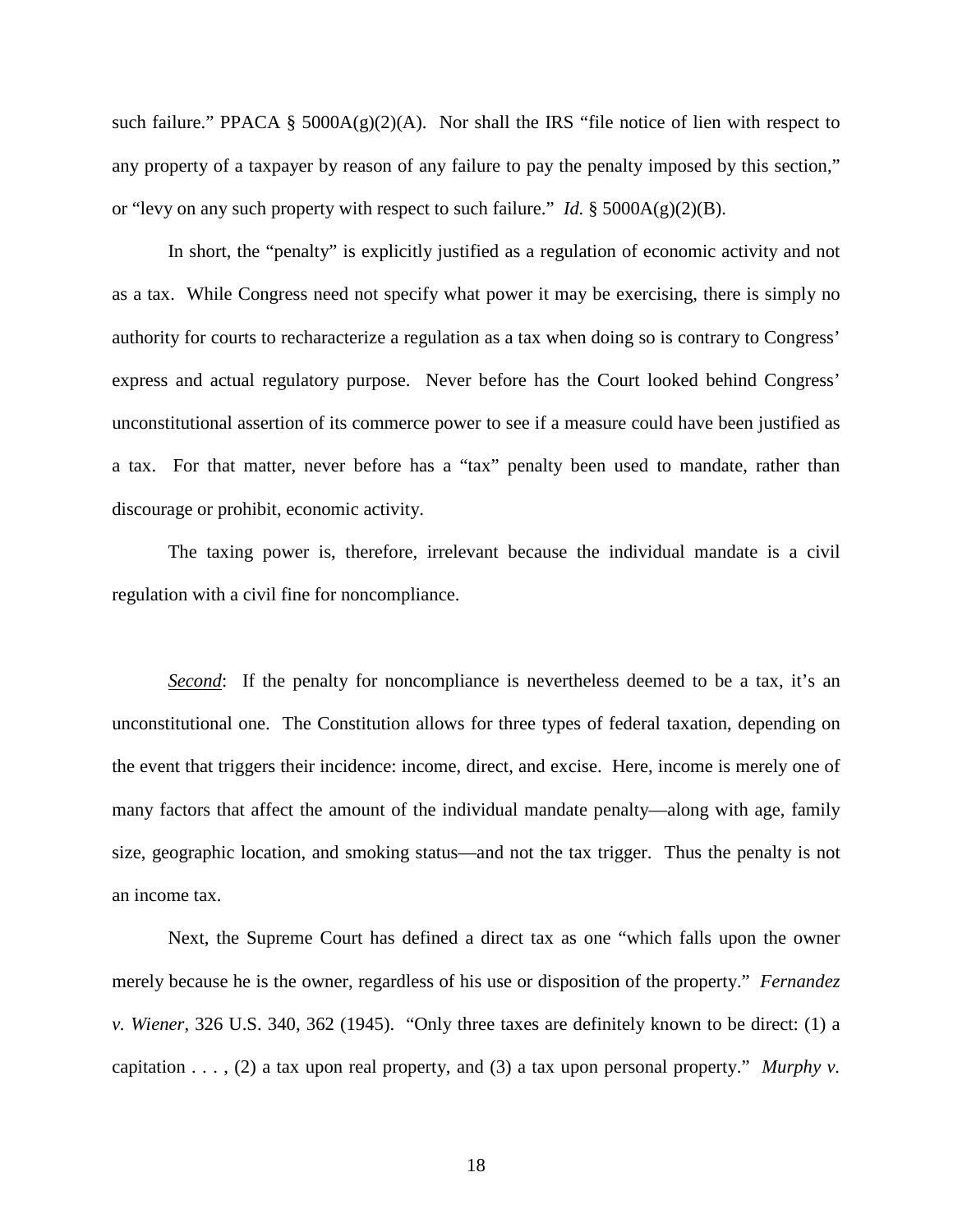*Internal Revenue Serv.*, 493 F.3d 170, 181 (D.C. Cir. 2007). The new penalty is not a capitation—a fixed tax levied on each person within a jurisdiction—because it is neither fixed (the amount differs based on the above-listed factors) nor levied on each person. It can be characterized most charitably as a negative tax on property, the triggering event being the nonownership of an insurance policy. *See* Robert A. Levy, *The Taxing Power of Obamacare*, National Review Online, Apr. 20, 2010, http://article.nationalreview.com/431915/the-taxingpower-of-obamacare/robert-a-levy?page=1. But the Constitution requires that direct taxes be apportioned by population as determined by the census, U.S. Const. art. I, §§ 2, 9: First, decide the total revenue to be raised; second, allocate that amount among the states according to population; third, divide each state's allocation by its population to compute an individual tax rate. Obviously, the individual mandate penalty is not calculated in this way. If the penalty is a direct tax, it is unconstitutional because it is not and cannot be apportioned.

Finally, as the Government notes, certain other taxes, such as the Social Security payroll tax, have been classified as excises, which are levied on the performance of an act or the enjoyment of a privilege. *Helvering v. Davis*, 301 U.S. 619, 645 (1937). Although the term "excise" now covers virtually every internal revenue tax except the income tax, the individual mandate penalty (unlike Social Security) is not a tax on employment or other action—it "taxes" inaction. Nonetheless, even if it is an excise, the Constitution demands that "Excises shall be uniform throughout the United States," U.S. Const. art. I, § 8, cl. 1, meaning taxed at the same rate throughout the country. The individual mandate penalty can depend in part on the cost of health insurance offered in the particular market. PPACA § 1501(b). That cost will depend in part on rating areas applicable within each state. PPACA § 1201. Thus, the individual mandate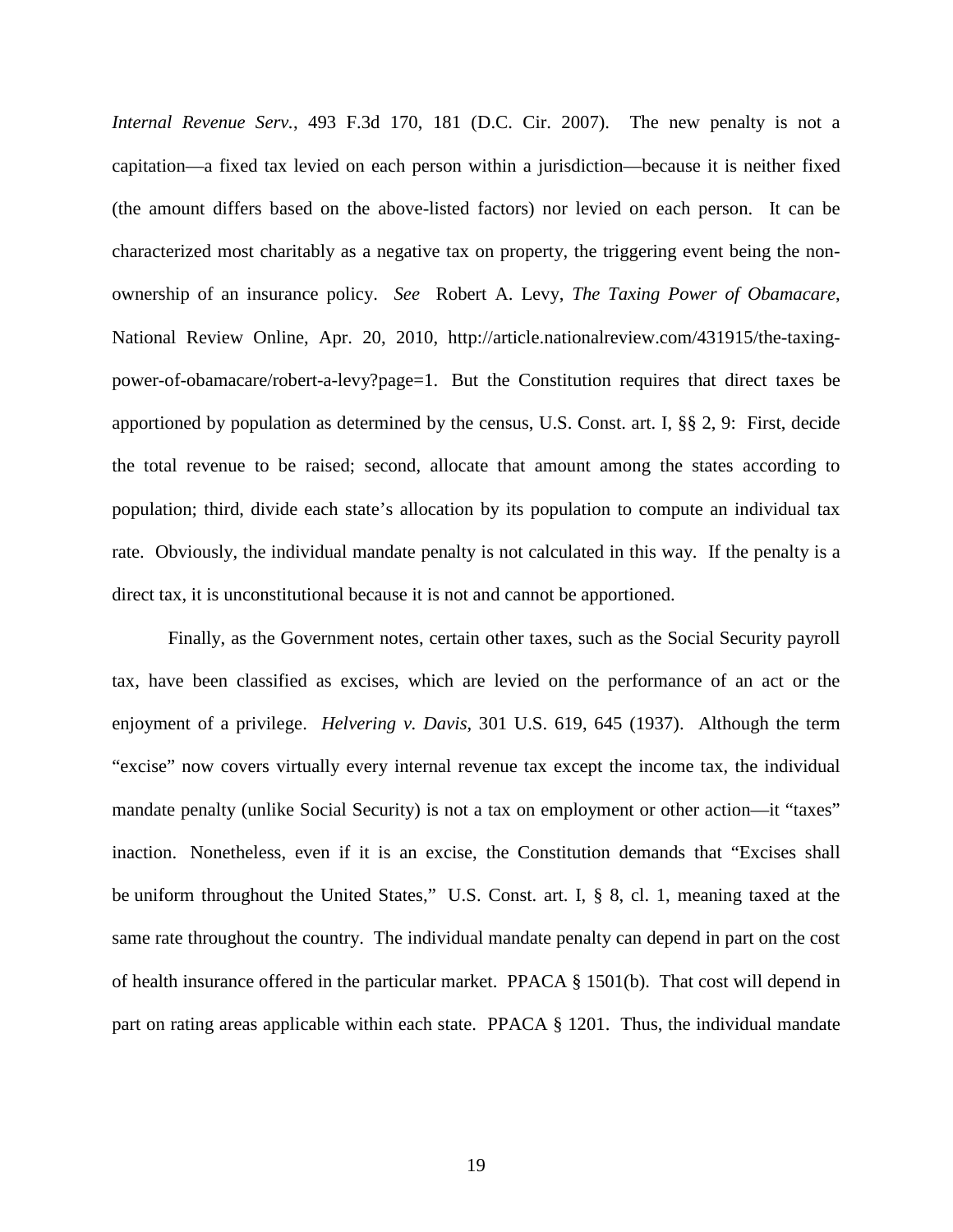penalty can vary by location and, for that reason, would be unconstitutional as an excise tax for lack of uniformity.

*Third*: Even if the penalty is considered a tax and somehow survives the test for apportionment or uniformity, Congress cannot use the taxing power as a backdoor means of regulating (as opposed to taxing) an activity unless the regulation is authorized elsewhere in the Constitution. While the Government is correct to point out that the taxing power is "extensive," one of the few times the Supreme Court struck down a federal tax is instructive as to its limits. In the 1920s, when Congress wanted to prohibit activity that was then deemed to be solely within states' police powers, it tried to penalize the activity using its tax power. The Supreme Court struck down such a penalty, saying, "there comes a time in the extension of the penalizing features of the so-called tax when it loses its character as such and becomes a mere penalty with the characteristics of regulation and punishment." *Bailey v. Drexel Furniture Co.*, 259. U.S. 20, 38 (1922). Noting that that law's "prohibitory and regulatory effect and purpose are palpable," the Court held the penalty to be not a tax but rather a regulation of child labor. *Id*. at 37-38.

In anticipation of the above argument, the Government cites, most strongly, *Kahriger*, 345 U.S. 22. But there the Court also cited *Bailey* with approval and rejected the proposition "that Congress, under the pretense of exercising its power to tax has attempted to penalize illegal intrastate gambling through the regulatory features of the Act." *Id*. at 24. *See also Sonzinsky v. United States*, 300 U.S. 506, 513-14 (1937) ("Inquiry into the hidden motives which may move Congress to exercise a power constitutionally conferred upon it is beyond the competency of courts."). Thus, as stated above, this Court has no power to look behind Congress' assertion of its commerce power and speculate as to whether the individual mandate was "really" a tax. The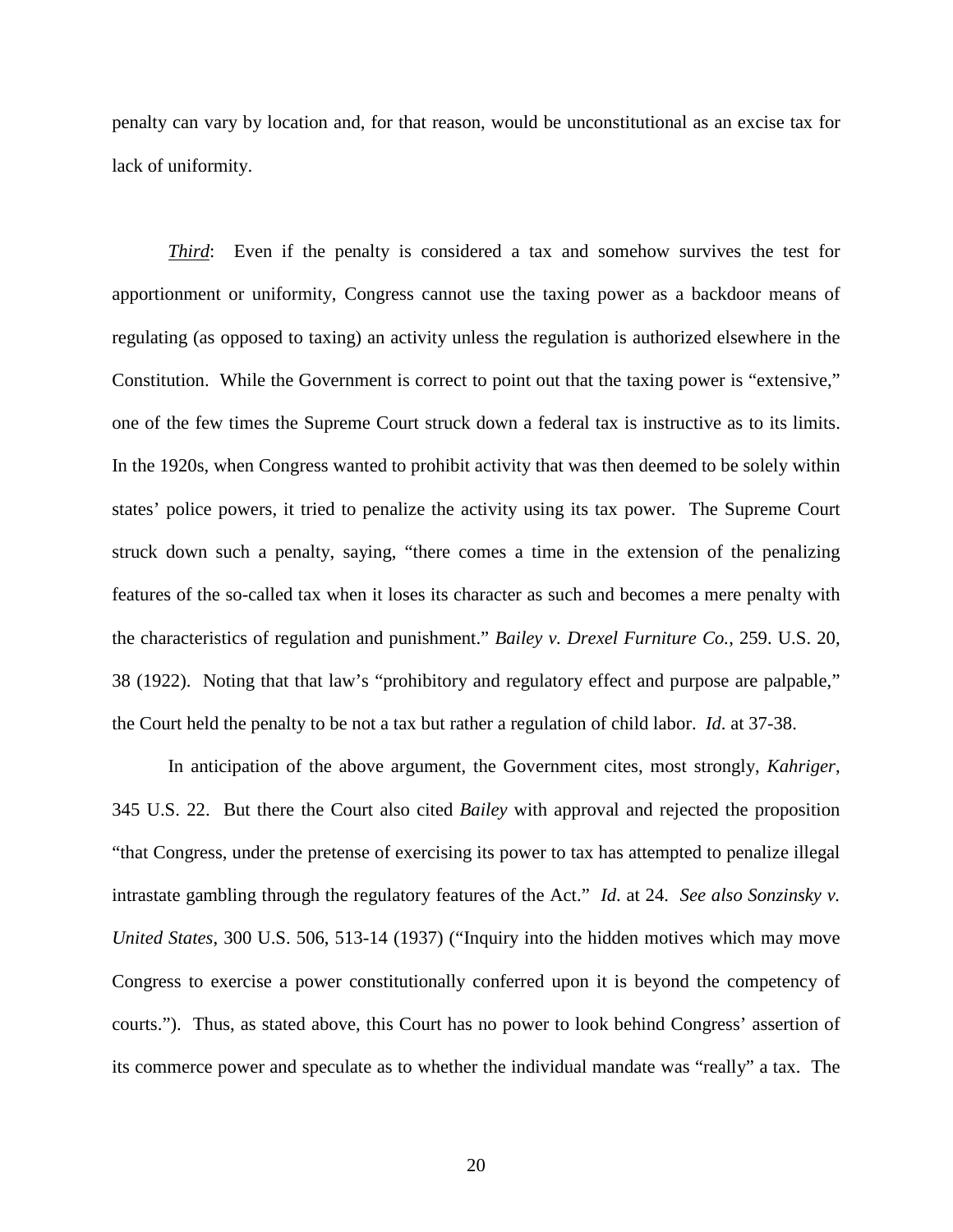mandate is a regulatory tool explicitly designed to compel the purchase of health insurance. Tax penalties imposed for a regulatory purpose—as here, if the mandate penalty is considered a tax must be authorized under an independent enumerated power.

All roads lead to the Commerce Clause. And requiring all citizens to enter into a contract with a private company is an improper means of regulating interstate commerce.

#### **CONCLUSION**

Virginia's challenge to the health care reform boils down to Congress' authority to require people to buy private insurance. Finding the mandate constitutional would be the first interpretation of the Necessary and Proper Clause or the taxing power to permit the regulation of inactivity—in effect requiring an individual to engage in an economic transaction. "The federal government would then have wide authority to require that Americans engage in activities of its choosing, from eating spinach and joining gyms—in the health care realm—to buying cars from General Motors." Ilya Shapiro, *State Suits Against Health Reform Are Well Grounded In Law— And Pose Serious Challenges*, 29 Health Affairs 1229, 1232 (June 2010). The constitutional limits imposed on the federal government must stand for something.

*Amici* respectfully request that the Court deny the Defendant's Motion to Dismiss.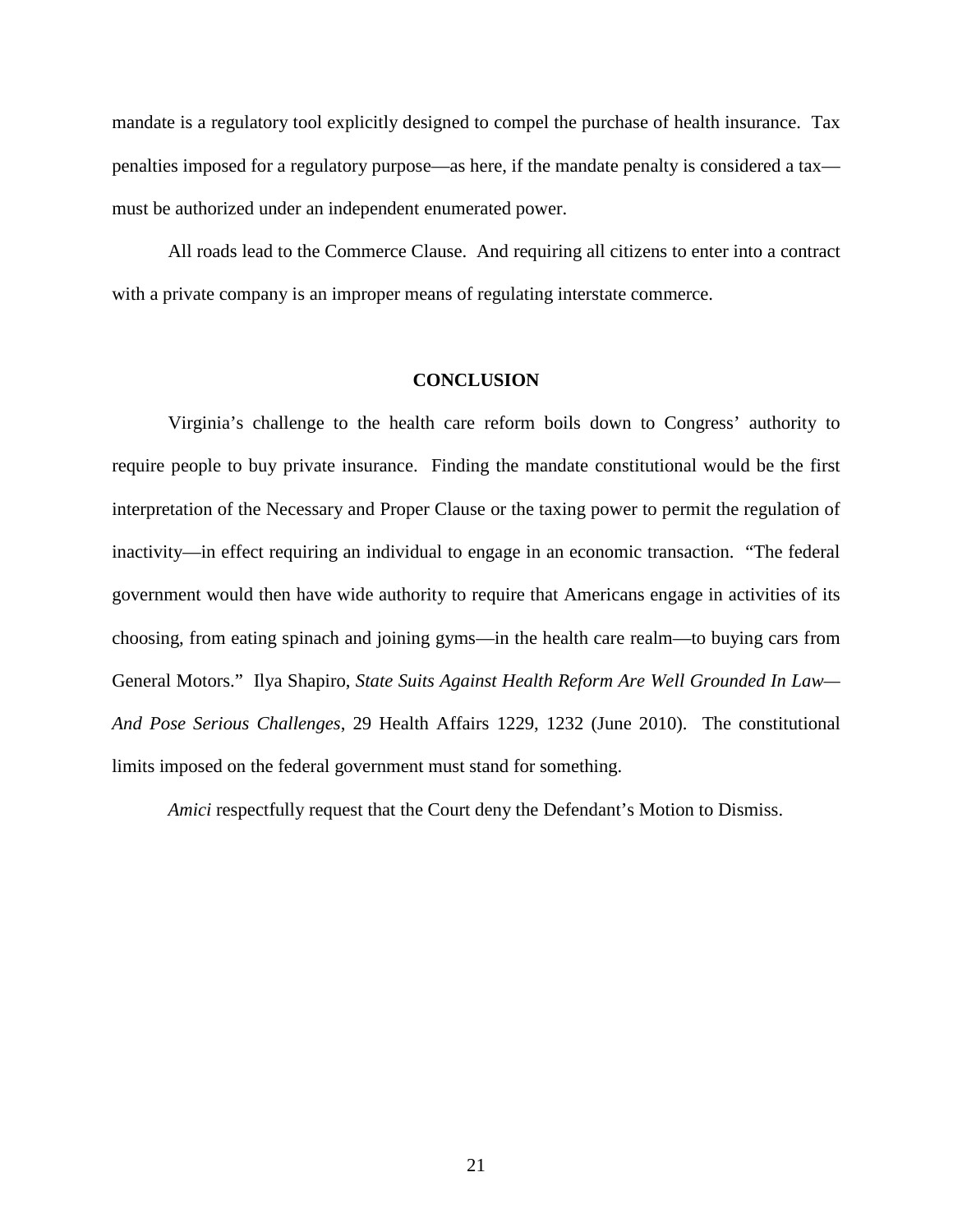Respectfully submitted this  $17<sup>th</sup>$  day of June, 2010,

Robert A. Levy\* Ilya Shapiro\* David H. Rittgers (VA Bar #77245) Evan Turgeon\* CATO INSTITUTE 1000 Massachusetts Ave., NW Washington, DC 20001 (202) 842-0200

/s/ G. William Norris, Jr. Patrick M. McSweeney (VA Bar #5669) *Counsel of Record* G. William Norris, Jr. (VA Bar #41754) MCSWEENEY, CRUMP, CHILDRESS & TEMPLE, P.C. 11 South 12th Street Richmond, VA 23219 (804) 783-6802

Hans Bader\* COMPETITIVE ENTERPRISE INSTITUTE 1899 L Street, NW, 12<sup>th</sup> Floor Washington, DC 20036 (202) 331-2278

\* - Not admitted in this court

*Attorneys for* Amici Curiae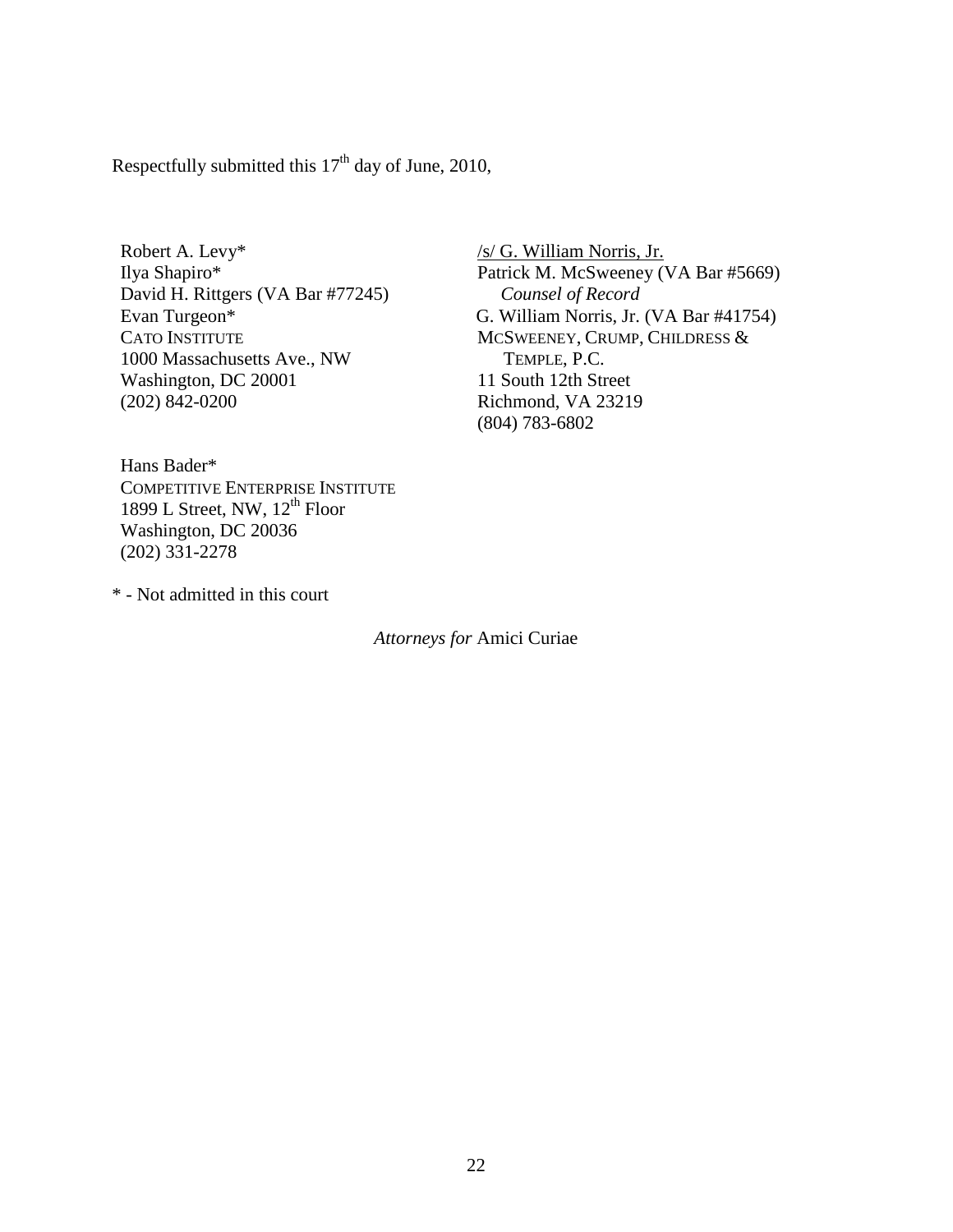## **CERTIFICATE OF COMPLIANCE**

- 1. This brief complies with the type-volume limitation of Fed. R. App. P. 32(a)(7)(B) because this brief contains 6,328 words, excluding the parts of the brief exempted by Fed. R. App. P.  $32(a)(7)(B)(iii)$ .
- 2. This brief complies with the typeface requirements of Fed. R. App. P. 32(a)(5) and the type style requirements of Fed. R. App. P. 32(a)(6) because this brief has been prepared in a proportionally spaced typeface using Microsoft Word 2007 in Times New Roman, 12 point font.

/s/ G. William Norris, Jr. *Attorney for* Amici Curiae Dated: June 17, 2010